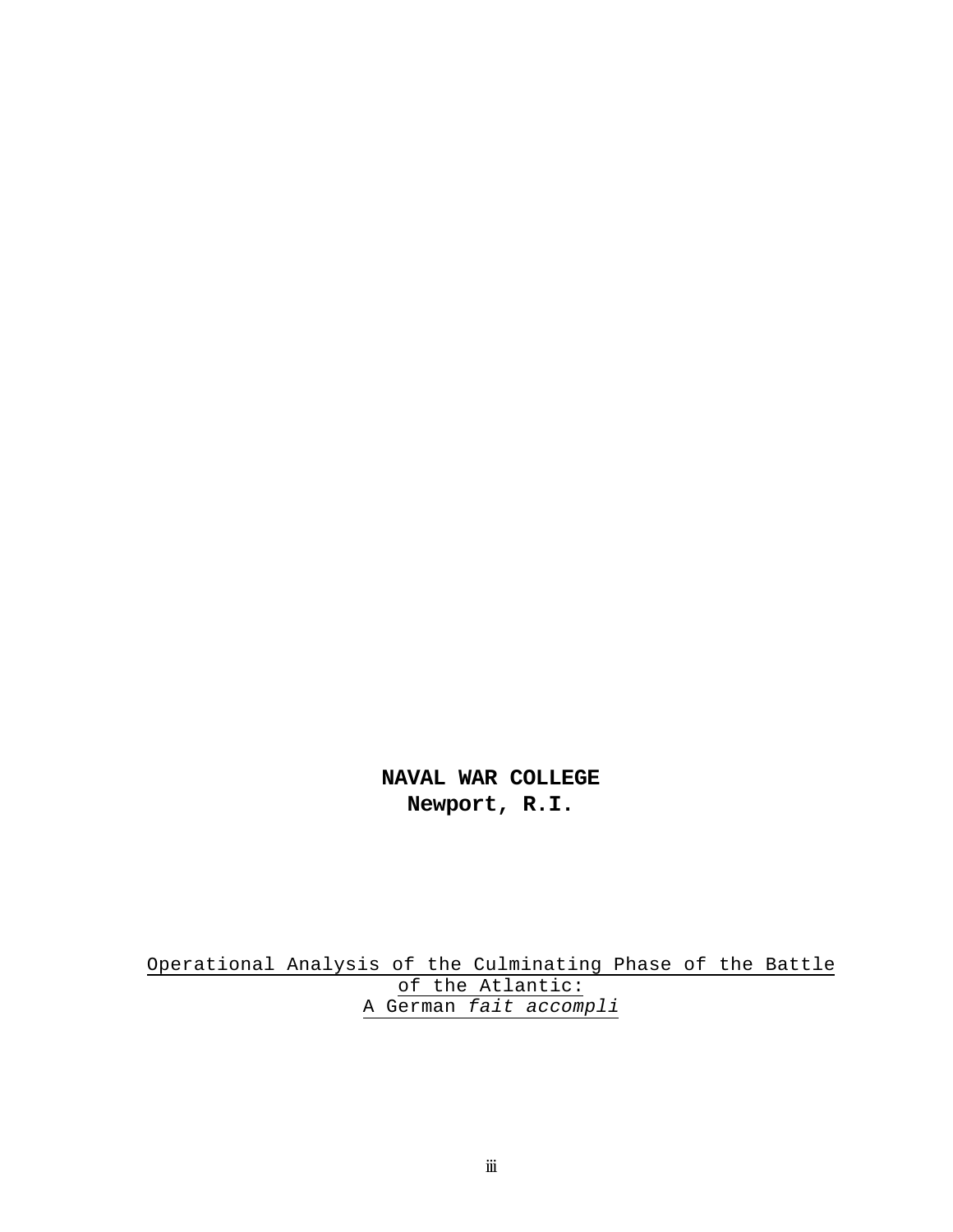| <b>Report Documentation Page</b>                                                                  |                                                                |                                                    |  |  |  |  |
|---------------------------------------------------------------------------------------------------|----------------------------------------------------------------|----------------------------------------------------|--|--|--|--|
| <b>Report Date</b><br>13MAY2002                                                                   | <b>Report Type</b><br>N/A                                      | Dates Covered (from to)                            |  |  |  |  |
| <b>Title and Subtitle</b>                                                                         |                                                                | <b>Contract Number</b>                             |  |  |  |  |
| the Atlantic: A German fait accompli                                                              | Operational Analysis of the Culminating Phase of the Battle of | <b>Grant Number</b>                                |  |  |  |  |
|                                                                                                   |                                                                | <b>Program Element Number</b>                      |  |  |  |  |
| Author(s)                                                                                         |                                                                | <b>Project Number</b>                              |  |  |  |  |
|                                                                                                   |                                                                | <b>Task Number</b>                                 |  |  |  |  |
|                                                                                                   |                                                                | <b>Work Unit Number</b>                            |  |  |  |  |
| Performing Organization Name(s) and Address(es)                                                   | Naval War College 686 Cushing Rd. Newport, RI 02841-1207       | <b>Performing Organization Report Number</b>       |  |  |  |  |
| <b>Sponsoring/Monitoring Agency Name(s) and Address(es)</b>                                       |                                                                | <b>Sponsor/Monitor's Acronym(s)</b>                |  |  |  |  |
|                                                                                                   |                                                                | <b>Sponsor/Monitor's Report Number(s)</b>          |  |  |  |  |
| <b>Distribution/Availability Statement</b><br>Approved for public release, distribution unlimited |                                                                |                                                    |  |  |  |  |
| <b>Supplementary Notes</b><br>The original document contains color images.                        |                                                                |                                                    |  |  |  |  |
| <b>Abstract</b>                                                                                   |                                                                |                                                    |  |  |  |  |
| <b>Subject Terms</b>                                                                              |                                                                |                                                    |  |  |  |  |
| <b>Report Classification</b><br>unclassified                                                      |                                                                | <b>Classification of this page</b><br>unclassified |  |  |  |  |
| <b>Classification of Abstract</b><br>unclassified                                                 |                                                                | <b>Limitation of Abstract</b><br>UU                |  |  |  |  |
| <b>Number of Pages</b><br>38                                                                      |                                                                |                                                    |  |  |  |  |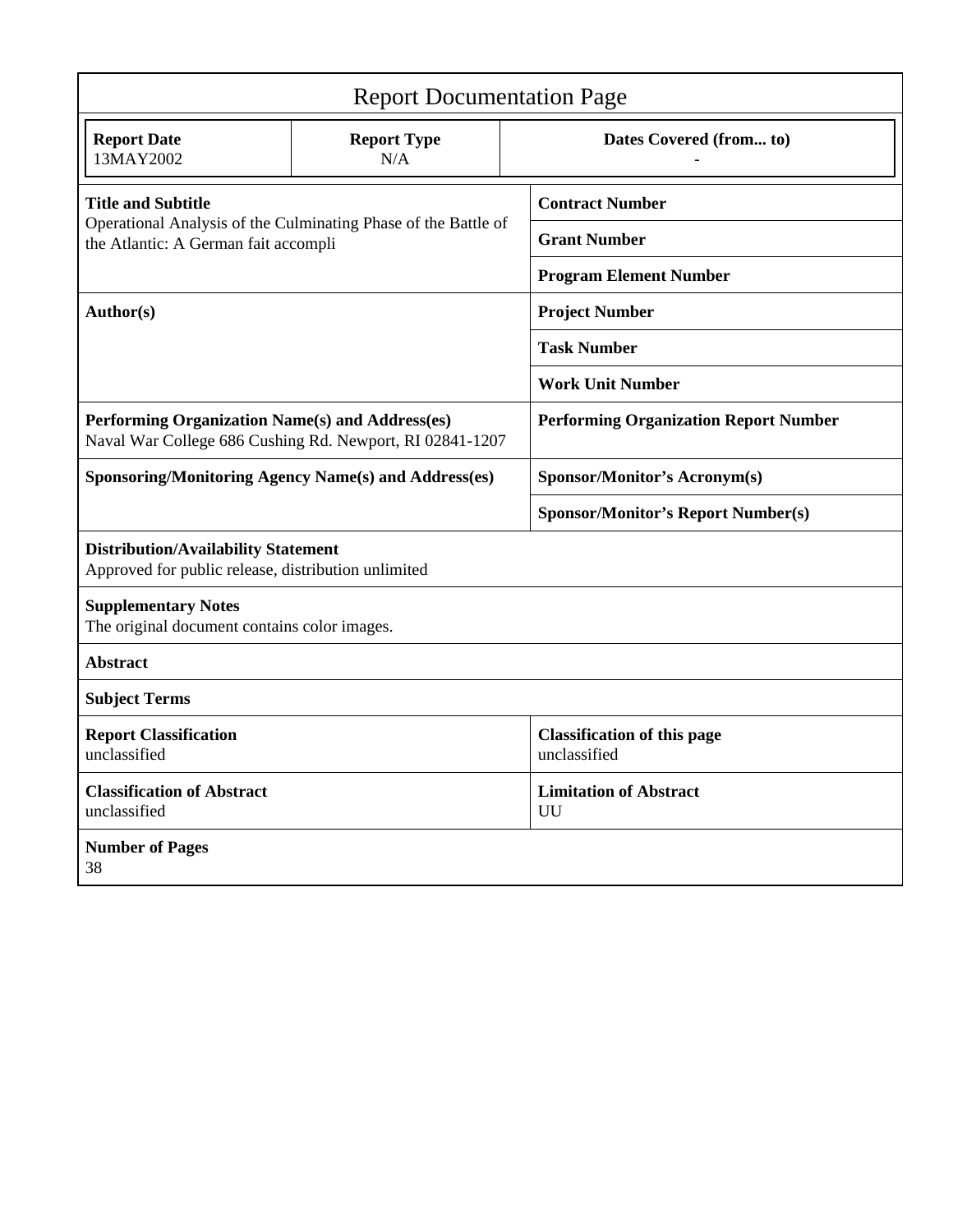Jeffrey D. Gordon Commander, U.S. Navy

A paper submitted to the Faculty of the Naval War College in partial satisfaction of the requirements of the Department of Joint Military Operations.

The contents of this paper reflect my own personal views and are not necessarily endorsed by the Naval War College or the Department of the Navy.

Signature: \_\_\_\_\_\_\_\_\_\_\_\_\_\_\_\_\_\_\_\_\_\_\_\_\_\_

13 May 2002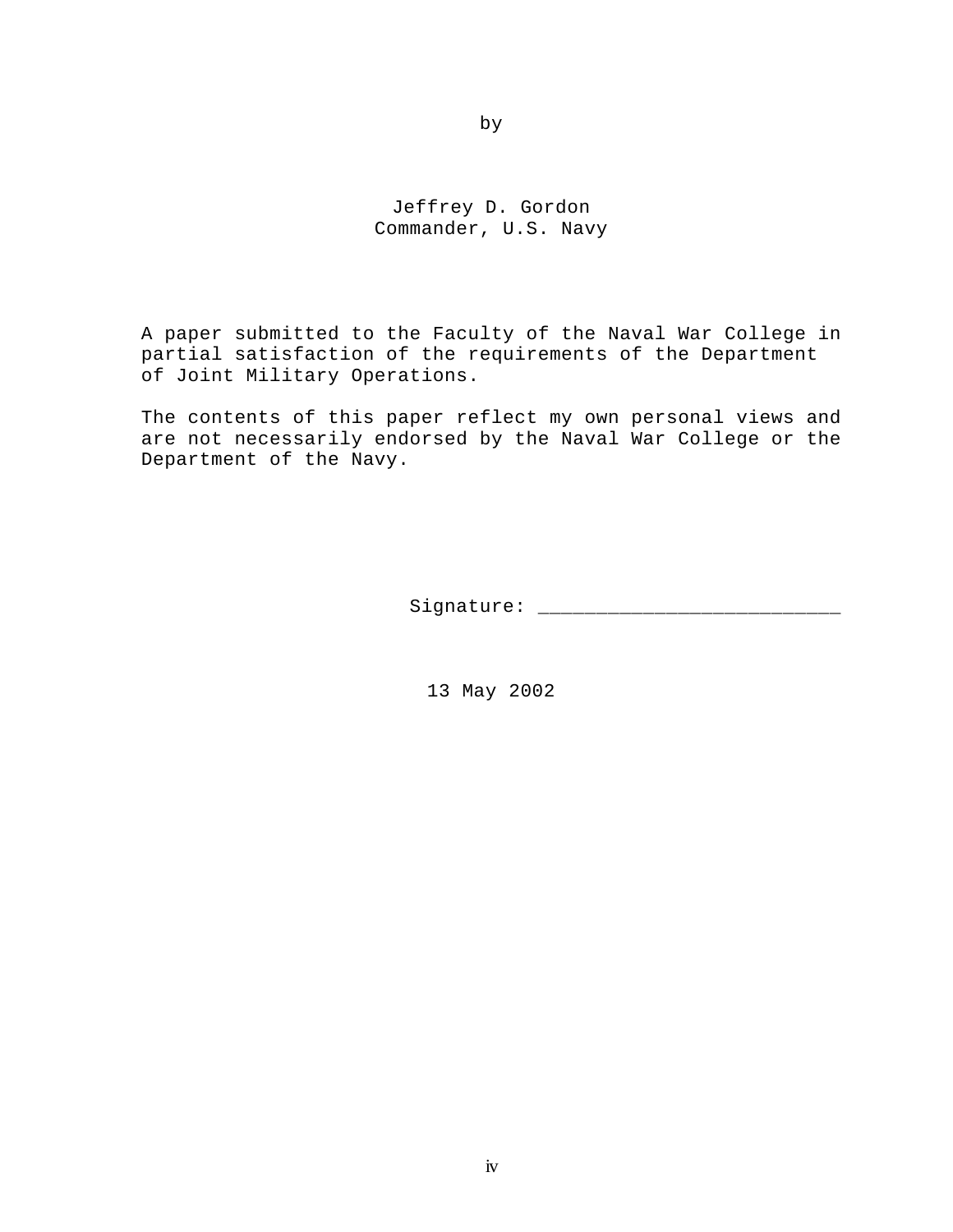#### Abstract

The Battle of the Atlantic was the dominating factor all through the war. Never for one moment could we forget that everything happened elsewhere, on land, at sea, or in the air, depended ultimately on its outcome, and amid all other cares we viewed its changing fortunes day by day with hope or apprehension.

Winston

## Churchill

On 15-20 March 1943, 44 U-boats in three wolf pack groups, *Stuermer, Draenger*, and *Raubgraf*, conducted a coordinated attack on the allied convoys designated HX229 and SC122. In the most successful convoy attack of the battle, the large concentration of U-boats overwhelmed the convoy escorts and wreaked havoc, sinking 22 ships grossing 146,596 tons, suffering the loss of only one U-boat.

This convoy battle came at the peak of the battle of the Battle of the Atlantic; a time at which the balance could have tipped in either direction. The German and the allies had been standing toe-to-toe, doggedly slugging it out in the longest and most bitterly contested battle of the Second World War.

That the months of spring 1943 ultimately were to be the turning point of the battle is now clear. The victory for the allies can quite easily be based not on a single decisive action or development, rather the combination of a

v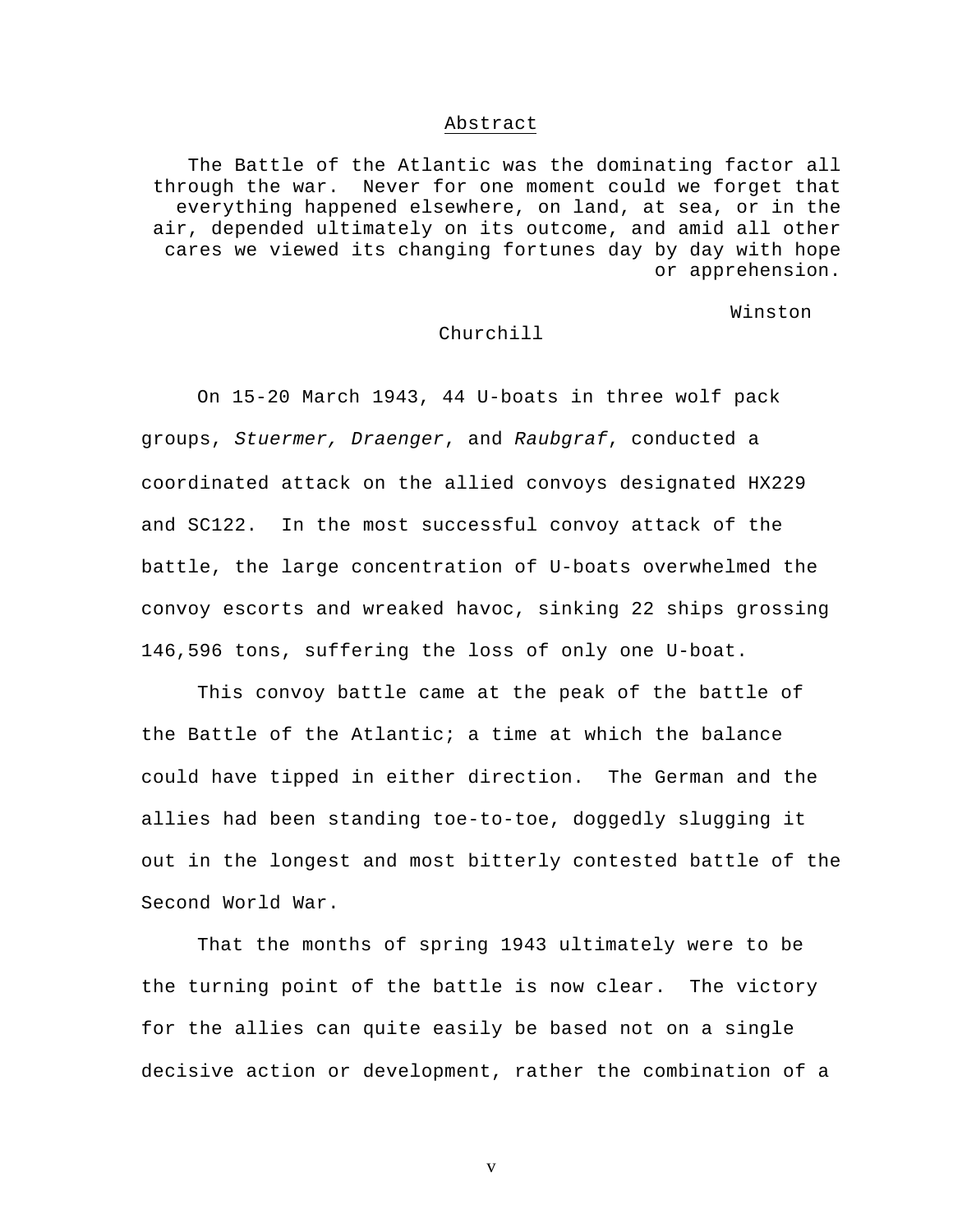many actions, tactical, technical, operational and strategic, that rendered the German U-boat arm ineffective by removing their ability to operate on the surface.

However, the Germans shoulder a significant portion of the blame for their failure in the Atlantic; even to the point of denying themselves a chance at victory. The fighting spirit and the determination of the U-boat officers and men that heroically fought in severe weather conditions and withering attack from convoy escorts cannot be challenged. It is at the operational and strategic levels that the German command failed to prepared themselves for a long and drawn out battle, and failed to adapt to the changing conditions on the battlefield. Had they done so, the culmination in the Battle of the Atlantic would not have befallen them as early as May 1943 and the war in Europe might have transpired differently.

This paper will examine the operational aspects of the German offensive in the Battle of the Atlantic during the culminating phase in the first half of 1943 and the factors that led to the German collapse. The lessons learned from the German perspective can be instructive in how a unified approach to this battle would have prolonged Germany's ability to truly affect the allied shipping, and may have influenced the final outcome.

vi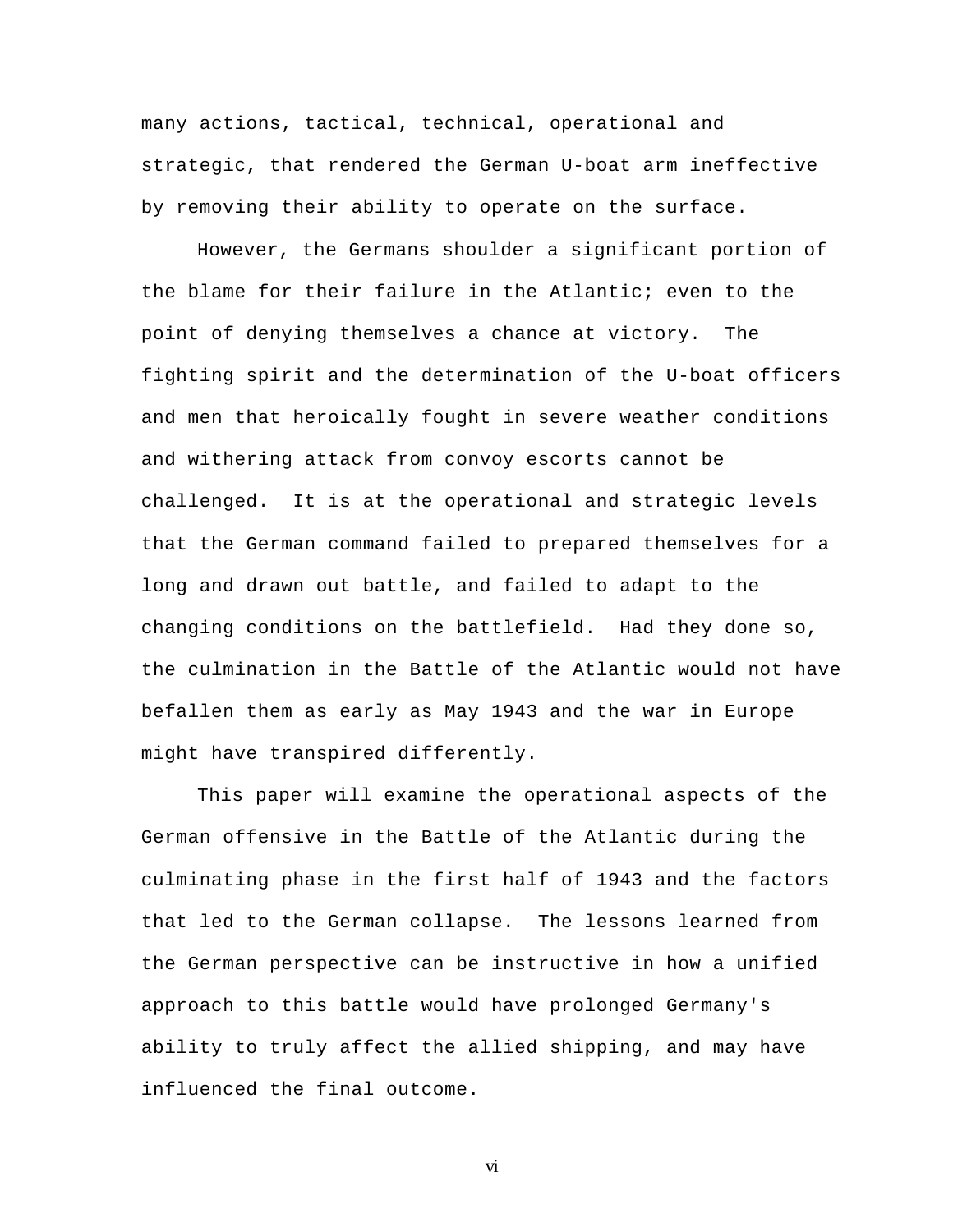## CONTENTS

|      |             | E  |             |    |
|------|-------------|----|-------------|----|
|      |             |    |             | 2  |
|      |             |    |             |    |
| II.  |             |    | Operational |    |
|      |             | 4  |             |    |
|      |             | 4  |             |    |
|      |             |    |             | 5  |
|      |             |    | 6           |    |
|      |             |    |             |    |
|      |             |    |             |    |
|      |             |    |             |    |
| III. |             |    | Operational |    |
|      |             | 11 |             |    |
|      |             |    | 11          |    |
|      | Operational |    |             |    |
|      |             |    | 12          |    |
|      |             |    |             | 12 |
|      |             |    |             |    |
|      |             |    |             | 15 |
|      |             |    |             |    |
| IV.  |             |    | Culmination |    |
|      |             | 17 |             |    |
|      |             |    |             | 18 |
|      |             | 19 |             |    |
|      | 19          |    |             |    |
|      |             |    |             |    |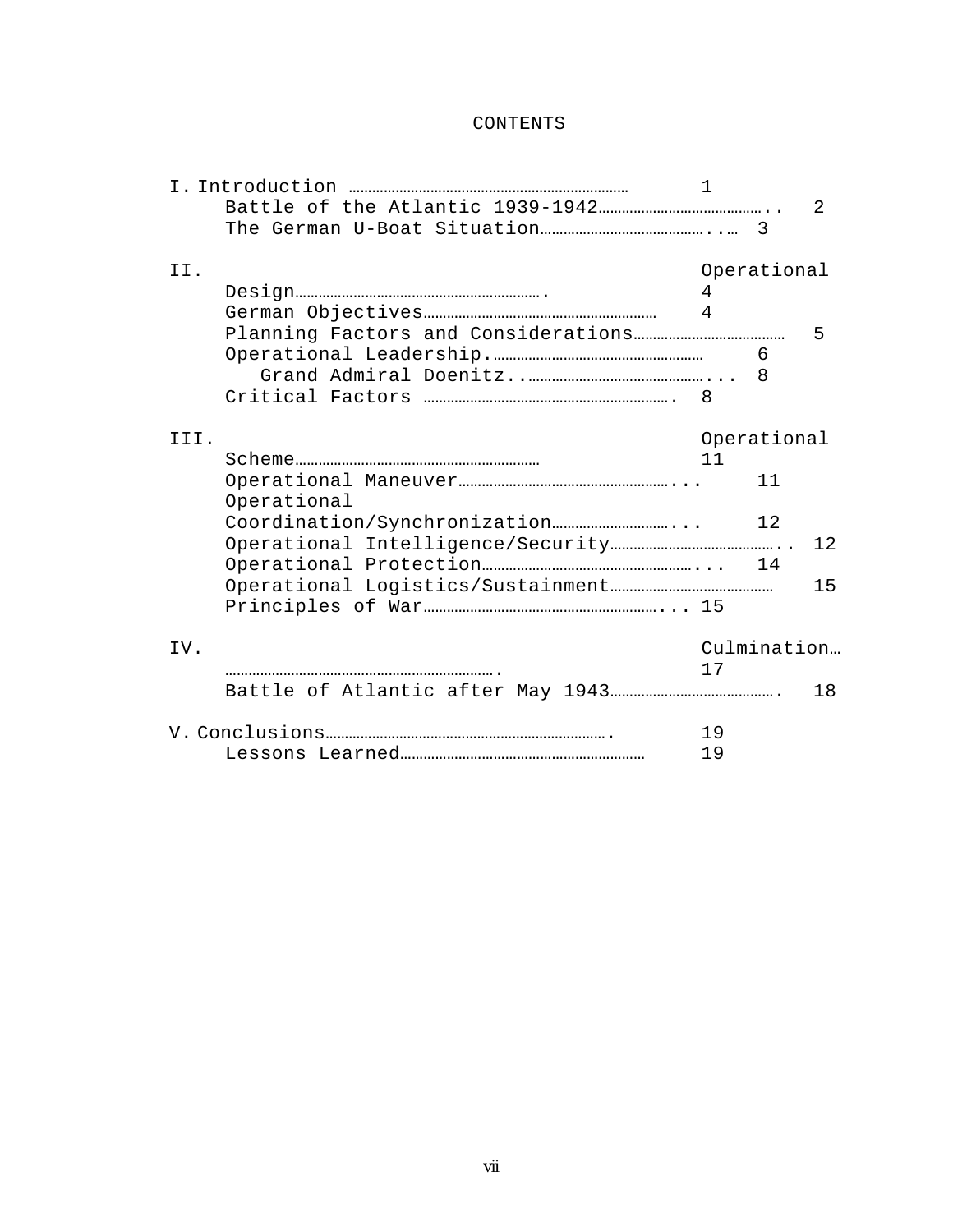# List of Figures

|  |                                                          | Page           |
|--|----------------------------------------------------------|----------------|
|  |                                                          |                |
|  |                                                          | 2              |
|  |                                                          | $\overline{4}$ |
|  | Figure 3: Allied shipbuilding in 1942 and                | 5              |
|  | Figure 4: German C2 during the Battle of the             | 7              |
|  |                                                          | 11             |
|  | Figure 6: The German U-boat plan for attacks on HX229 an | 13             |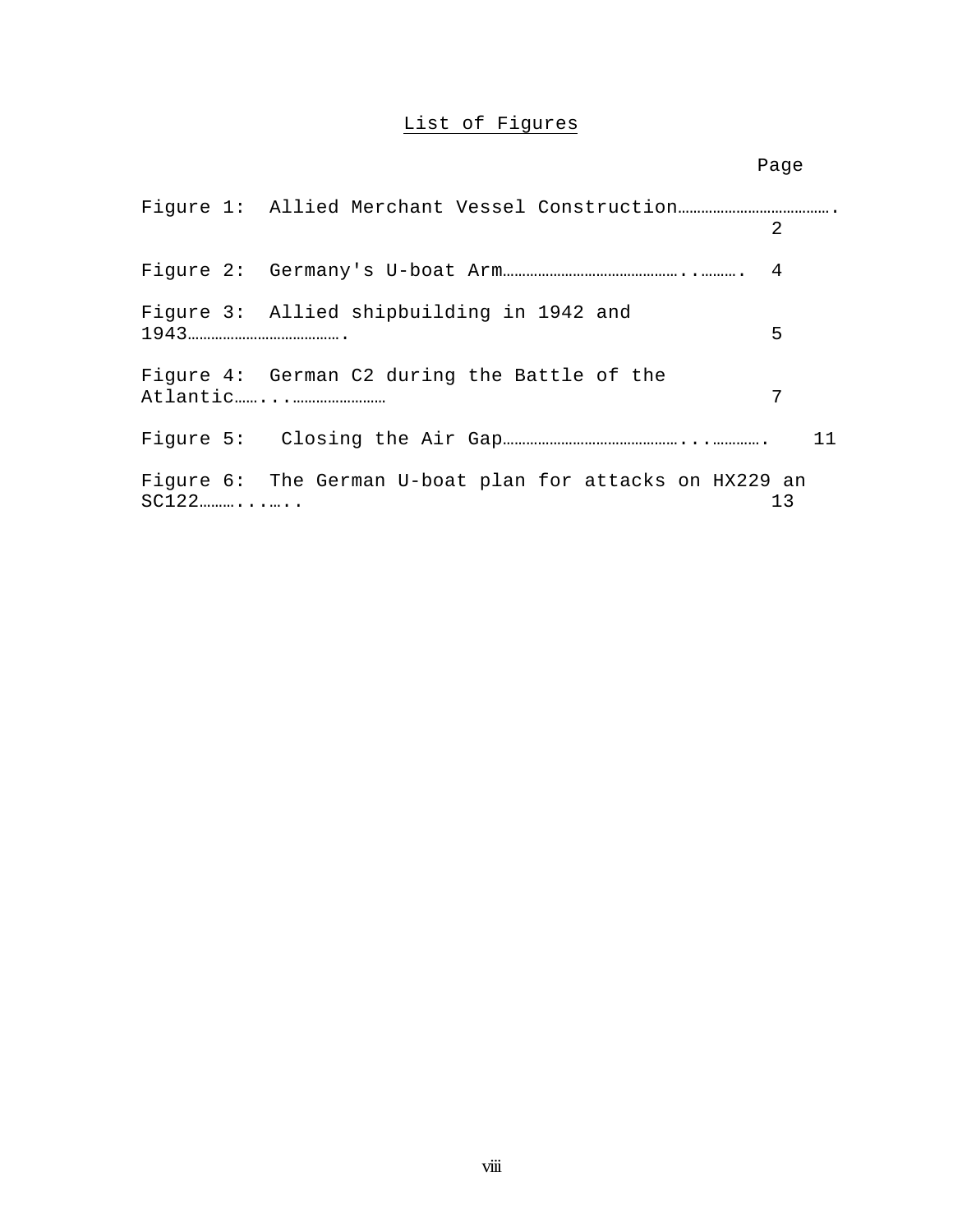#### I. INTRODUCTION

The U-boat attack was our worst evil. It would have been wise for the Germans to stake all upon it.

Winston Churchill

I will demonstrate that the U-boat alone can win this war alone. For us there is no impossible.

Grand Admiral Karl Doenitz

The Atlantic proved to be the decisive grounds on which Britain's ability to wage a sustained war against the axis powers rested. The period of August 1942 through May 1943 has proven to be the critical period in the Battle of the Atlantic. During this phase of the battle, the allies turned the tables on a surge in German U-boat successes and rising confidence and precipitated such a severe reversal of fortune that and Commander in Chief (CinC) of the German Navy and U-boat arm, Grand Admiral Karl Doenitz, was driven to the conclusion that a complete withdrawal of U-boats from the North Atlantic was required.<sup>1</sup>

The allies' comprehensive approach to countering the U-boat menace, leveraging the capabilities of its air forces, technological advances, and intelligence service, was decisive in a long war of attrition.<sup>2</sup> However, just as crucial in the victory for the allies was the correspondingly one-dimensional approach taken by Germany. The opposing trends of the battle strategies met in the spring of 1943. Whether or not Germany could have won the battle in the long run is questionable, but the culminating point certainly could have been pushed beyond May 1943.

This paper will examine the operational aspects of the German offensive in the Battle of the Atlantic during the culminating phase in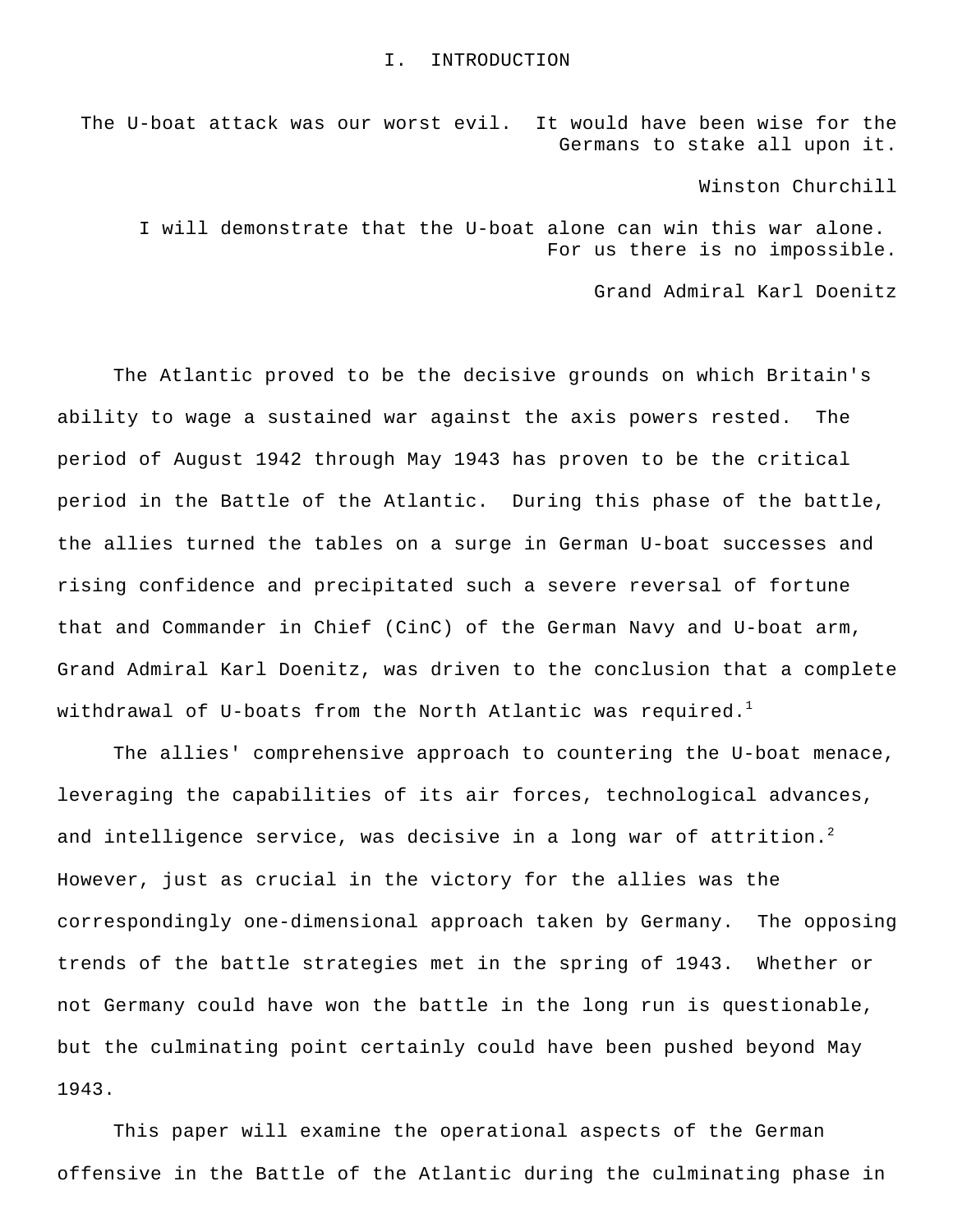the first half of 1943 and the factors that led to the German collapse. The lessons that should be learned from the German perspective can be instructive in how a unified approach to this battle would have prolonged Germany's ability to truly affect the allied resupply capability.

Battle of the Atlantic 1939-1942. In first two years of the battle, neither side held a decisive advantage. Both lacked the number of ships it required, and the contest of survival seemed far from over.

Germany had achieved success by continually seeking the allied "soft spots" and concentrating their efforts accordingly. The entrance of the United States into the war in December 1941 provided new opportunities. The early attacks in the Atlantic waters off the coast of the United States in early 1942 caught the Americans completely unprepared and made for successful hunting. $3$ 

In the overall shipbuilding, U-boats were losing the internal struggle for resource priority to tanks required for the land war, and the allied shipbuilding effort (beginning to see the benefits of a tremendous U.S. capacity) was just gaining momentum (see Figure 1).

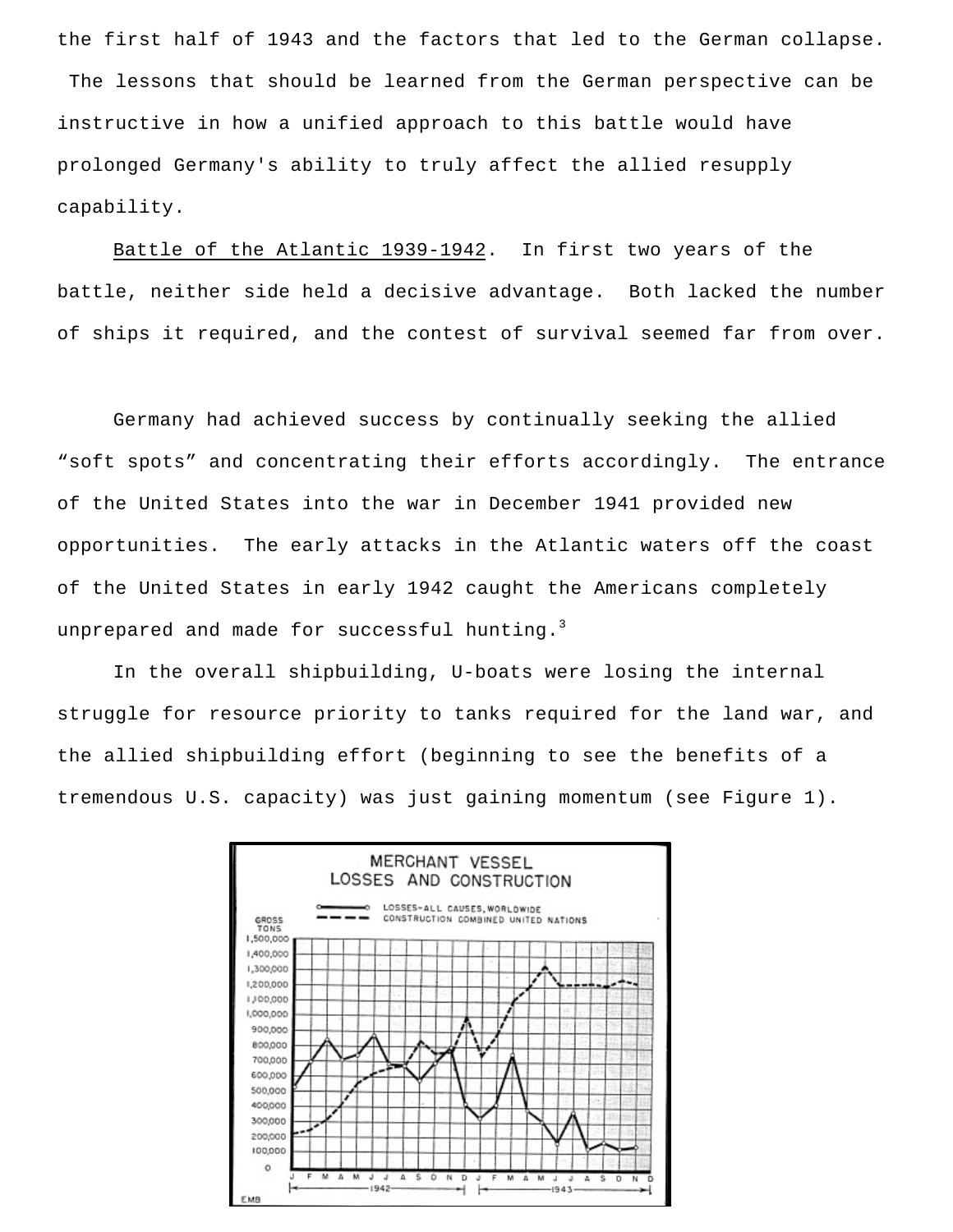Figure 1. Allied merchant vessel construction. (Source: Morison, The Battle of the Atlantic, September 1939 - May 1943.)

In contrast to an admittedly desperation-driven, but comprehensive effort by the allies to develop countermeasures to the U-boat threat, the German U-boat arm relied heavily on the "fighting qualities of our submarines and the skill and efficiency of their commanding officers which had increased proportionally as the enemy's defensive measures grew stronger."<sup>4</sup>

The German U-Boat Situation. Based on analysis and exercises conducted in 1938 and 1939, Admiral Doenitz had concluded that Germany would require at least 300 U-boats--100 of which in the actual area of operations at any one time--to have a chance of succeeding in a battle waged against escorted convoys of Britain.<sup>5</sup> In the spring of 1939, Germany had set out

on the construction of a "balanced" fleet under a plan known as the "Zplan." The plan was based on the Hitler's estimate that war against Britain would not take place before 1944-1945. With the entrance of Britain to the war in September 1939, the notion of building a fleet to match, if not necessarily defeat Britain's at sea was abandoned and the Z-plan was hastily modified to shift the construction focus on battleships and U-boats, with Raeder ordering a monthly production level of  $20-30$  U-boats.<sup>6</sup>

At the beginning of the war, the U-boat arm strength was 57 Uboats, only 23 of which were ready for immediate service in the Atlantic.<sup>7</sup> By the start of the phase in which the U-boat offensive in the mid-Atlantic inflicted its highest toll, the U-boat arm had over 350 U-boats (increasing to 435), with the daily average number of U-boats at sea each month exceeding 100 for the first and only time (see Figure

 $2)$ .<sup>8</sup>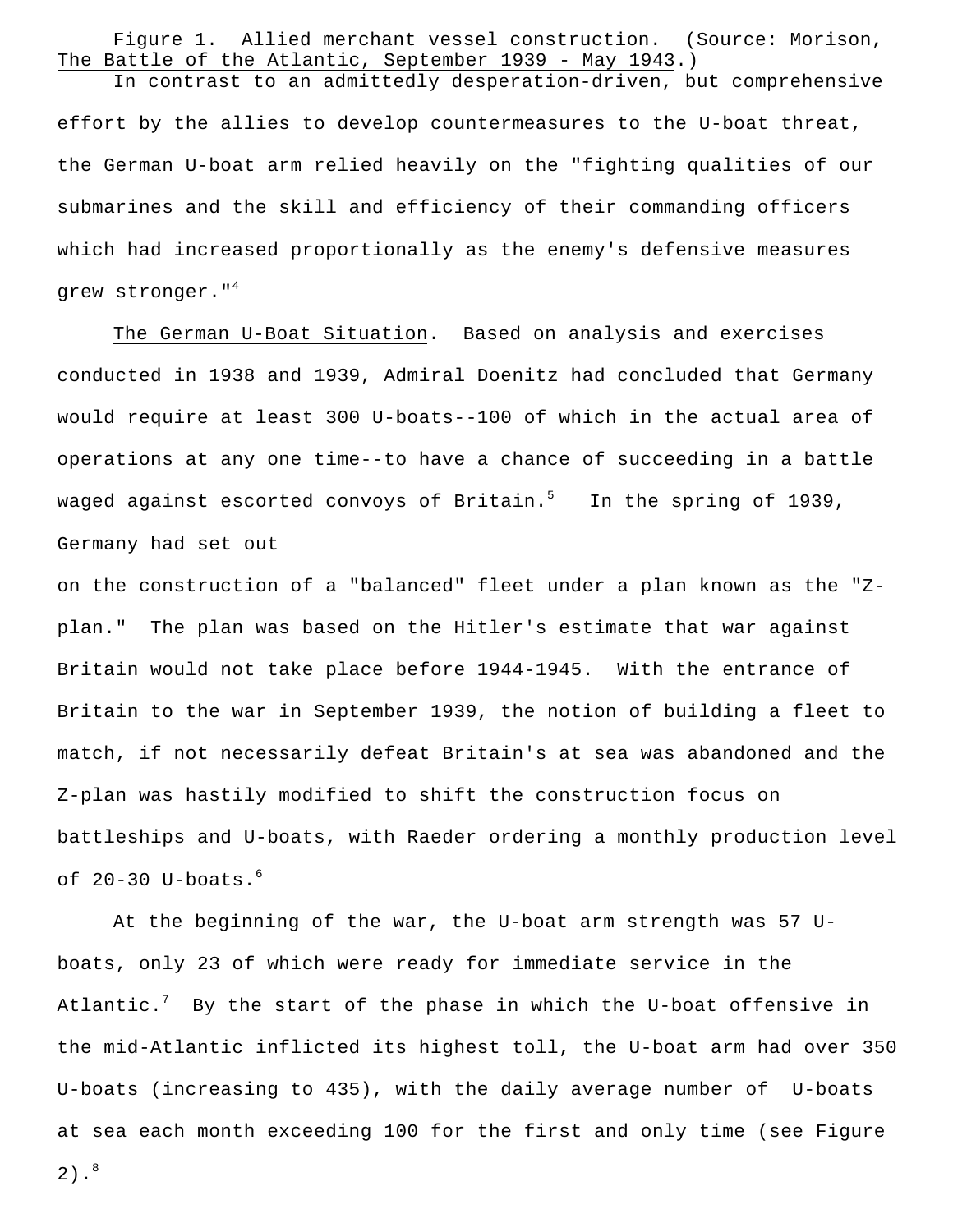Pre-war analysis of U-boat exercises and maneuvers had considered the potential that the U-boats might be denied the ability to operate surfaced, where they relied on their low profile and ability to hide below the surface to avoid attack from surface or air. This idea also would require an abandonment of the tried and tested principals of concentration of force through surface action in favor of submerged operations, requiring U-boats with much increased submerged speed.<sup>9</sup>



Figure 2. Germany's U-boat Arm, Jan 1942 – May 1943. (Note: *Frontboote* means fully operational U-boats.) (Source: Tarrant, The U-boat Offensive, 1914- 1945.)

#### II. Operational Design

German Objectives. The strategic objective in the Battle of the Atlantic for Germany was to remove Britain from the war being waged in Europe. Operationally, this translated to eliminating Britain's supply lines in the Atlantic on which Britain so heavily relied. Doenitz correctly reported to Adolf Hitler on 1 September 1939, the "focal point [center of gravity] of warfare against England, and the one and only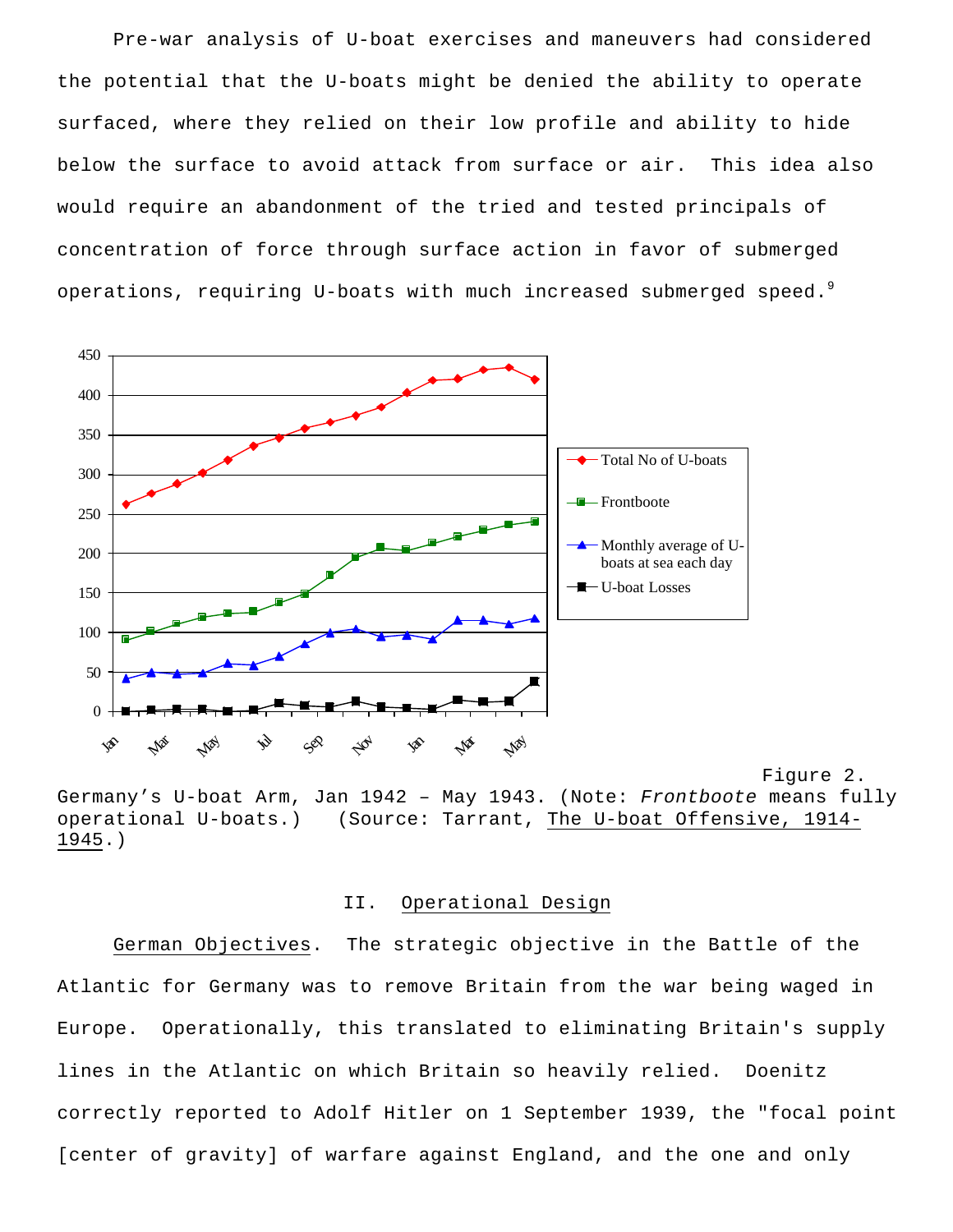possibility of bringing England to her knees with the forces of our Navy," was all out attack on merchant shipping, with the U-boat as the primary weapon.<sup>10</sup> The center of gravity, widely dispersed as it was, never changed, and the August 1942-May 1943 phase of the offensive operations simply amounted to a shift of fires from the U.S. coast, where the Americans had finally begun to develop effective countermeasures, to the mid-Atlantic.

Doenitz correctly viewed the allied shipping constitutes one single great entity. Every ship sunk, regardless of where, brought additional gain in that loss of its cargo impacted the allied armament production and sustainment. $11$ 

Planning Factors and Considerations. The factors of force, space and time must be analyzed to have a full appreciation of the operations for the new offensive. There are many to consider, but only a few of the more critical ones will be discussed.

In a battle of attrition, the ability to maintain superior forces over the longest duration is ultimately the deciding factor. In such a sequential attack on the enemy, the reaching the point at which the rate of loss exceeds rate of replacement is fundamental. So, for 1943, German estimates of Allied ship building was that  $10.8$  million<sup>1</sup> GRT<sup>2</sup> would be built, requiring an average of 900,000 GRT sunk each month to prevent and increase in shipping capacity.<sup>12</sup> (Factors Force/Time)

|                             | 1942         |                                    |   |       | 1943        |                                                                                |          |       |
|-----------------------------|--------------|------------------------------------|---|-------|-------------|--------------------------------------------------------------------------------|----------|-------|
|                             | Englan Canad |                                    |   |       | Engla Canad |                                                                                |          |       |
| (Estimates in million tons) | USA          | d                                  | a | Total | USA         | nd                                                                             | $\alpha$ | Total |
| U-boat Command<br>estimate  |              | 6.8 1.1 0.5 8.2   8.7 1.1 0.5 10.3 |   |       |             |                                                                                |          |       |
| Naval<br>Intelligence       |              | 5.4 1.1 0.5 7                      |   |       |             | $\begin{vmatrix} 900,000 & \text{tons per} \\ \text{month} \end{vmatrix}$ 10.8 |          |       |

1 Actual allied shipbuilding was 12,384,000 GRT [Jacobsen, 282]

<sup>2</sup> Gross Registered Tons

i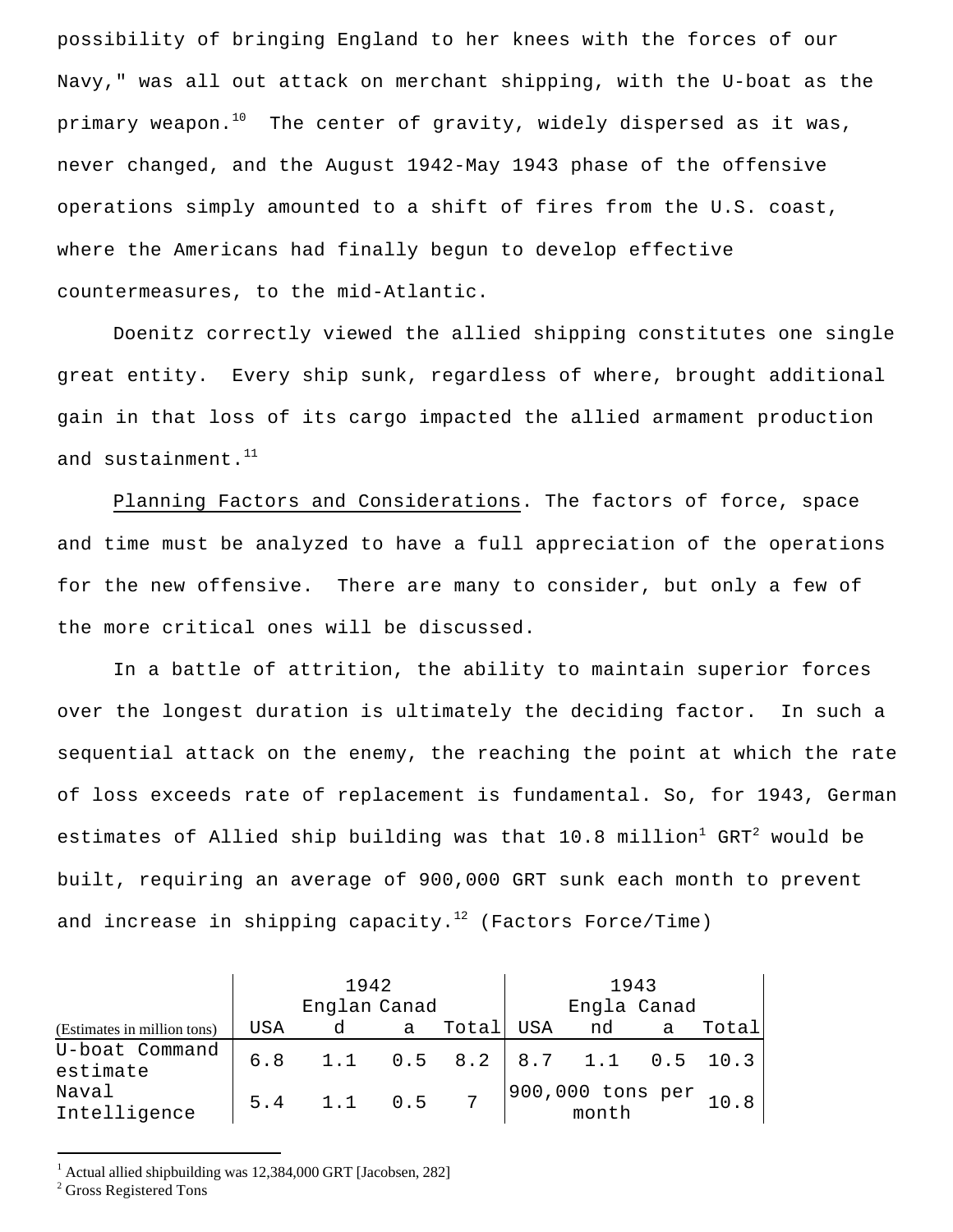| Division       |      |     |  |                           |  |             |
|----------------|------|-----|--|---------------------------|--|-------------|
| estimate       |      |     |  |                           |  |             |
| Tonnage        | 5.19 | 1.3 |  | $0.6 \quad 6.99$ 2.29 1.2 |  | $0.9$ 14.39 |
| actually built |      |     |  |                           |  |             |

Figure 3. Allied shipbuilding in 1942 and 1943. The American shipbuilding industry was reaching it true potential by 1943, as demonstrated by the significant increase. (Source: Hessler, The U-boat War in the Atlantic, 1939-1945, Vol II.)

Weather winter of 1943 was some of worst of the war. Gale force winds, with correspondingly heavy seas blew for no less that 116 days over a period of 20 weeks. $13$  The poor visibility and punishing conditions during this weather favored neither side, so the edge went to the side that could gain contact first. (Factor Space)

In the latter half of 1942, a lack of convoy escorts and fuel had forced Britain to keep the convoys on the shortest route across the Atlantic. $^{14}$  By the end of 1942, with an increasing number of escorts available, and the ability to refuel escort vessels from tankers in the convoy, Britain had returned to the tactic of spreading their convoys over the entire Atlantic.<sup>15</sup> But Germany had finally built up an inventory of U-boats to be able to have an effect in the vast expanse of the Atlantic. In the peak of Germany's offensive (March 1943), there were 112 U-boats at sea. This concentration made evasive convoy routing difficult, and at times fruitless. (Factors Space/Force)

One of the most important intangible factors was the level of training and experience of the U-boat crews. Experience was especially critical in the face of the countermeasures being employed by the allies. Doenitz's faith in the fortitude of his commanders has already been mentioned. But by this point in the battle, maintaining that core of experienced, and battle-proven commanders was proving to be difficult. From the beginning of the war to January 1943, 160 U-boats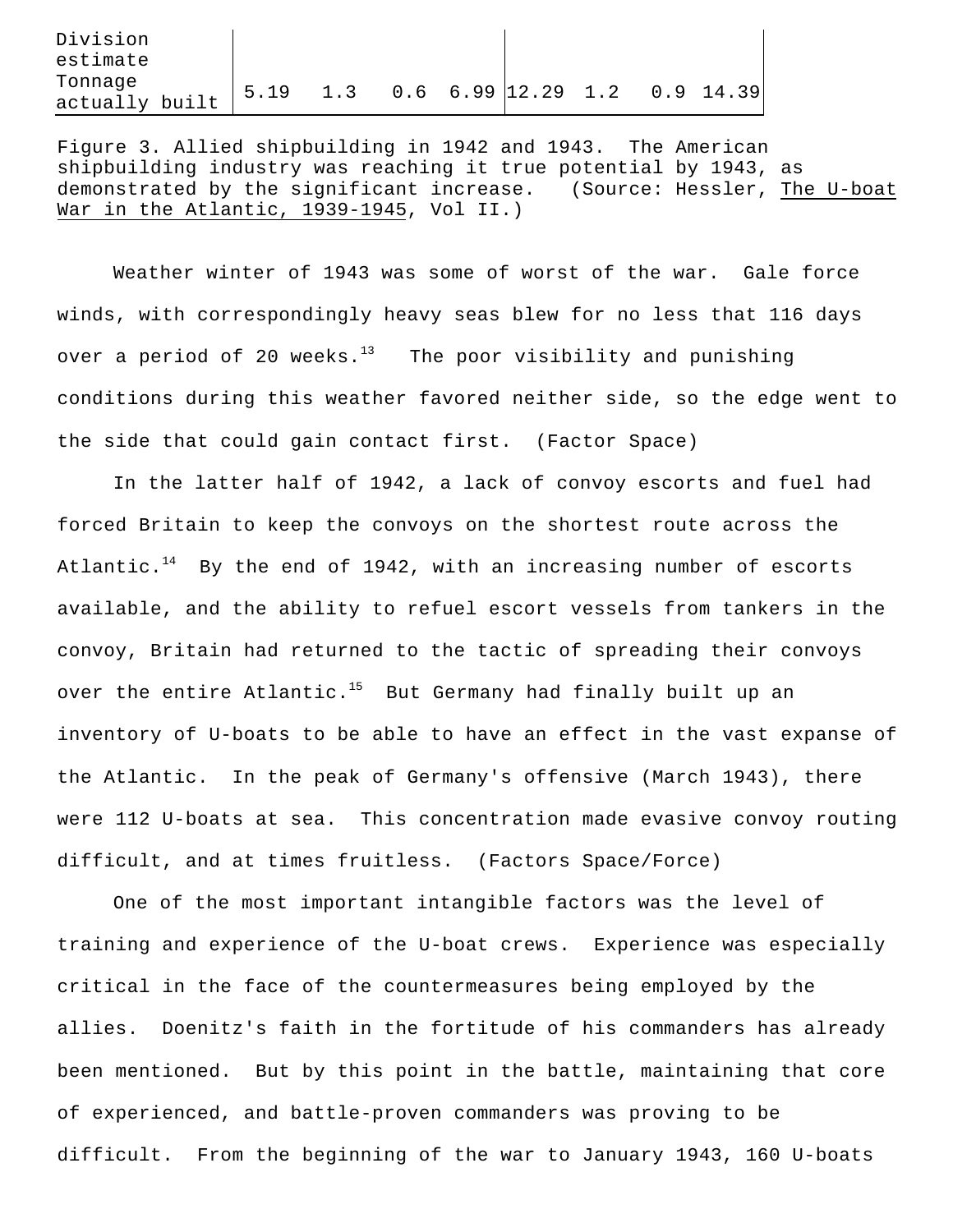had been sunk, taking with them most of the aces and experienced commanders.<sup>16</sup> (Factor Force)

Operational Leadership. The German command and control in the Battle of the Atlantic is shown in Figure 4. Noteworthy are the facts that the U-boat arm shouldered all of the responsibility for waging the war against shipping and that, in effect, the single point of coordination between the *Luftwaffe* and the U-boat Command was Hitler himself.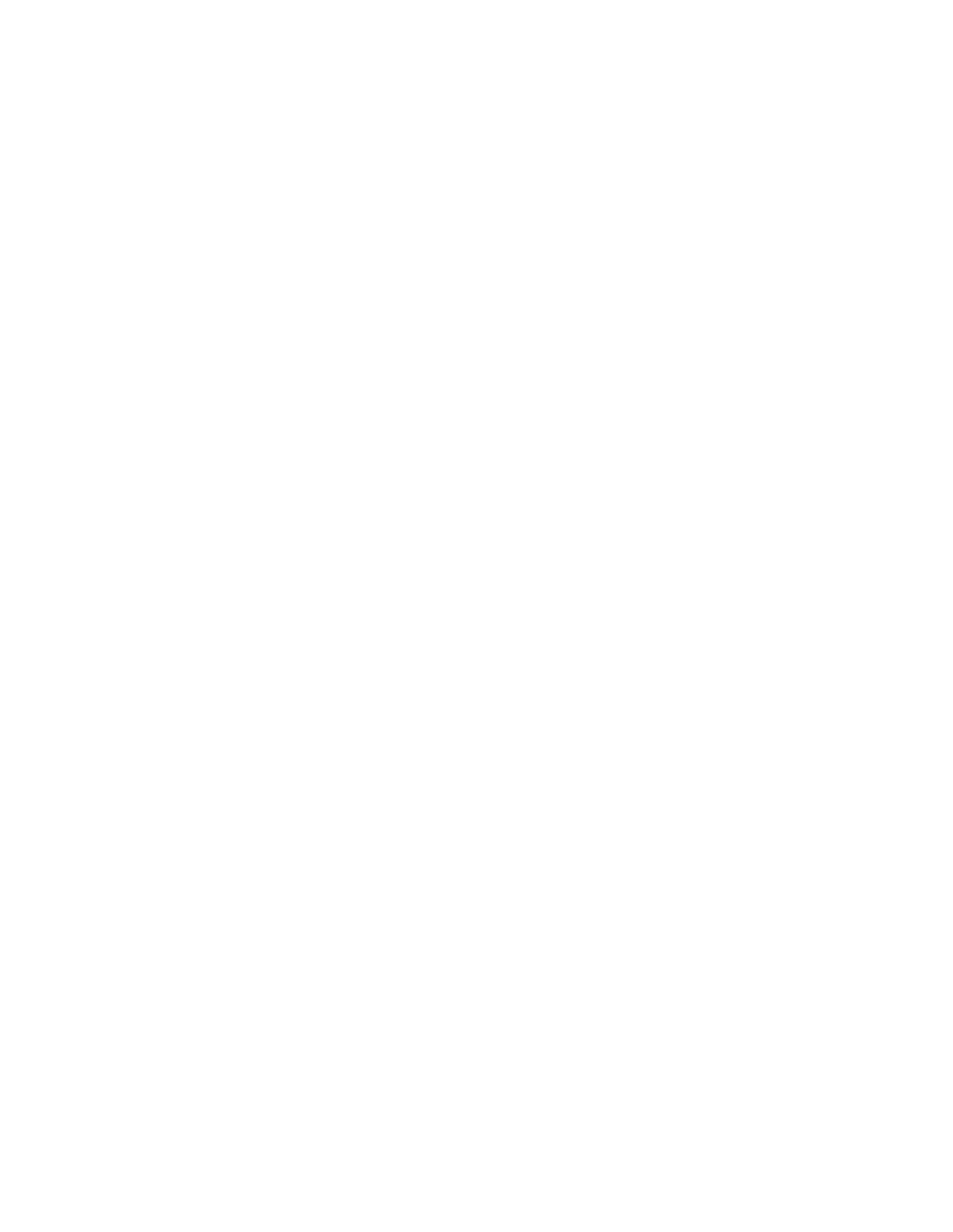The *Luftwaffe* and the U-boat Command were unable to conduct any significant coordinated operations. $17$ 

Upon becoming CinC of the Navy, Doenitz retained the position of CinC for U-boats as well, citing his U-boat commanders' reliance on him; no other officer in the Navy possessed the same knowledge and experience as he did.<sup>18</sup> This effectively required Doenitz to be involved in every level of the war, from strategic to tactical. Doenitz had at his disposal a U-boat Command staff of less than two dozen officers.<sup>19</sup>

Grand Admiral Doenitz. Doenitz's actual U-boat experience was very limited.<sup>20</sup> In 1933, he was designated *Fuehrer der Unterseebote (FdU)<sup>3</sup>*, responsible directly to the CinC of the Navy, Grand Admiral Raeder. From this position, he alone was responsible for the operational and doctrinal development of Germany's U-boat arm.<sup>21</sup>

Doenitz was able to overcome his relative lack of U-boat tactical experience during the war. As CinC for U-boats, he maintained close contact with his U-boat commanders, meeting returning U-boats and placing great importance on the frank discussions with his returning commanders to gain an appreciation for the harsh conditions at the front line. $^{22}$  By taking care of his crews and boats, he was rewarded with their utter devotion and willingness to be persevere to the extremes of their endurance at sea. $^{23}$  This was the one commodity he needed and valued most, given the fact that the Atlantic was never more than a secondary theater in the struggle for material resources in the German war effort.

Critical Factors - Strengths and Weaknesses. Doenitz had developed an elite force that was close-knit and dedicated. $24$  Indeed, British

i

<sup>3</sup> Flag Officer for U-boats. In October 1939, he was promoted to Konteradmiral and assumed the title of *Behelfshaber der Unterseeboote (BdU)*, or Commander in Chief for U-boats.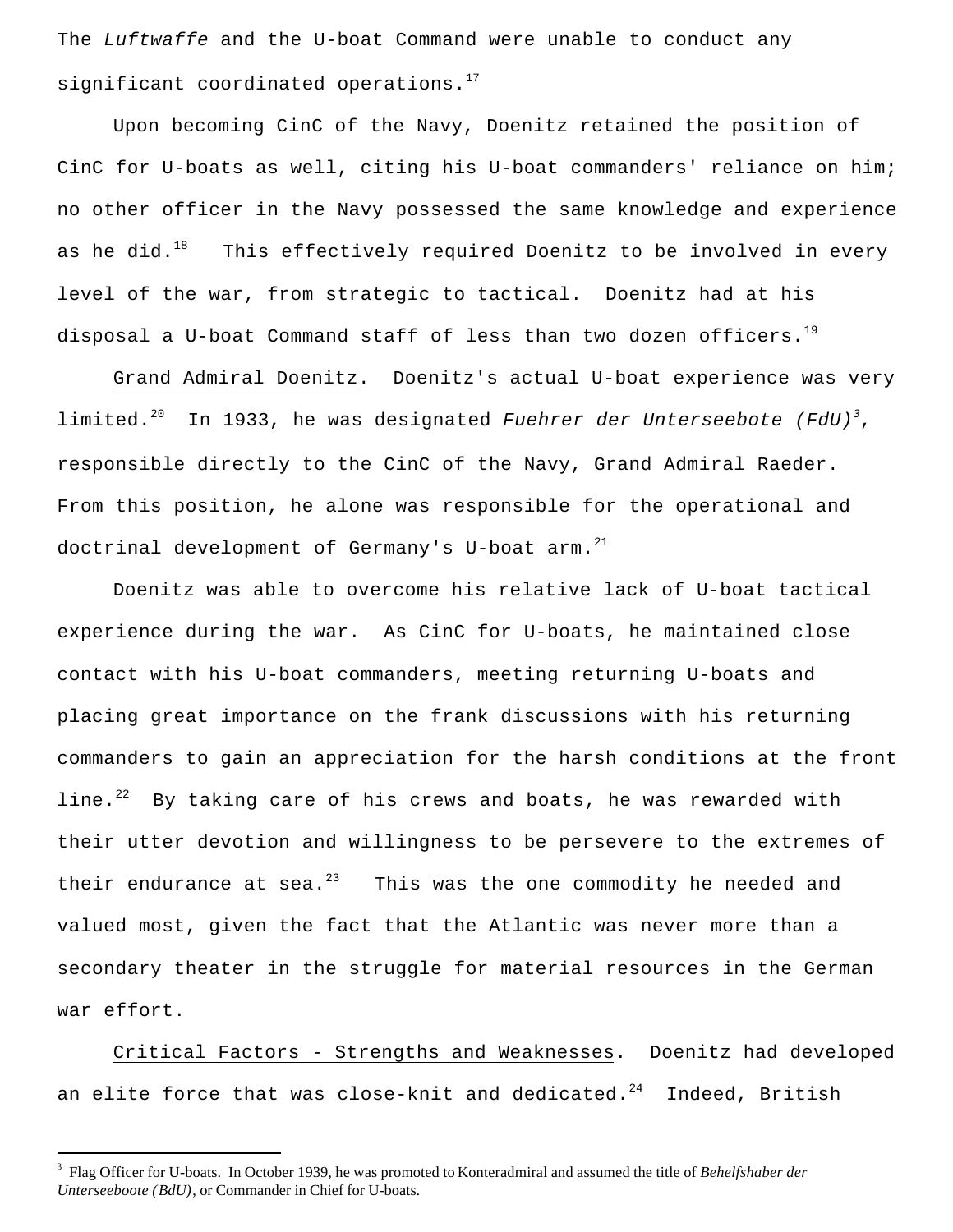reflection on this critical phase of the battle considers the breaking of the morale and nerve of the U-boat commanders to be the decisive reason that April and May 1943 brought the turning point of the battle.<sup>25</sup> Whether at home resting in the Biscay ports or at sea on patrol, they were never immune from air attack.<sup>26</sup>

Secondly, the Germans had been able to achieve success with their U-boats by doing what submarines do best: avoid detection and surprise their prey. Under Doenitz's direction the U-boats had constantly sought the allied soft spots and used night attacks and the U-boat's ability to submerge to avoid detection to keep the advantage on their side.

In the basic need for preservation of this "invisibility", however, lies the fundamental German weakness and a critical vulnerability that ultimately gave the allies the opportunity to turn the tide of the battle in their favor.

 Lacking sufficient submerged speed to keep up with the convoys when maneuvering for position, the U-boats required the ability to operate freely on the surface. U-boats could be denied the opportunity to attack by simply forcing them underwater for long periods. $^{27}$  Also, the lack of a naval air arm, and the lack of cooperation from the *Luftwaffe* for air reconnaissance and protective cover for the U-boats was a decisive operational and organizational weakness.<sup>28</sup>

The technical and scientific communities were not employed to the advantage of the German war effort. Hitler's order to stop research into technical fields which could not be completed within a year, and the failure of the Navy Department to establish a technological branch of experts to even keep up with developments is difficult to understand.<sup>29</sup> Germany was caught by surprise when the British began fielding countermeasures such as a new short-wave radar in mid-1942.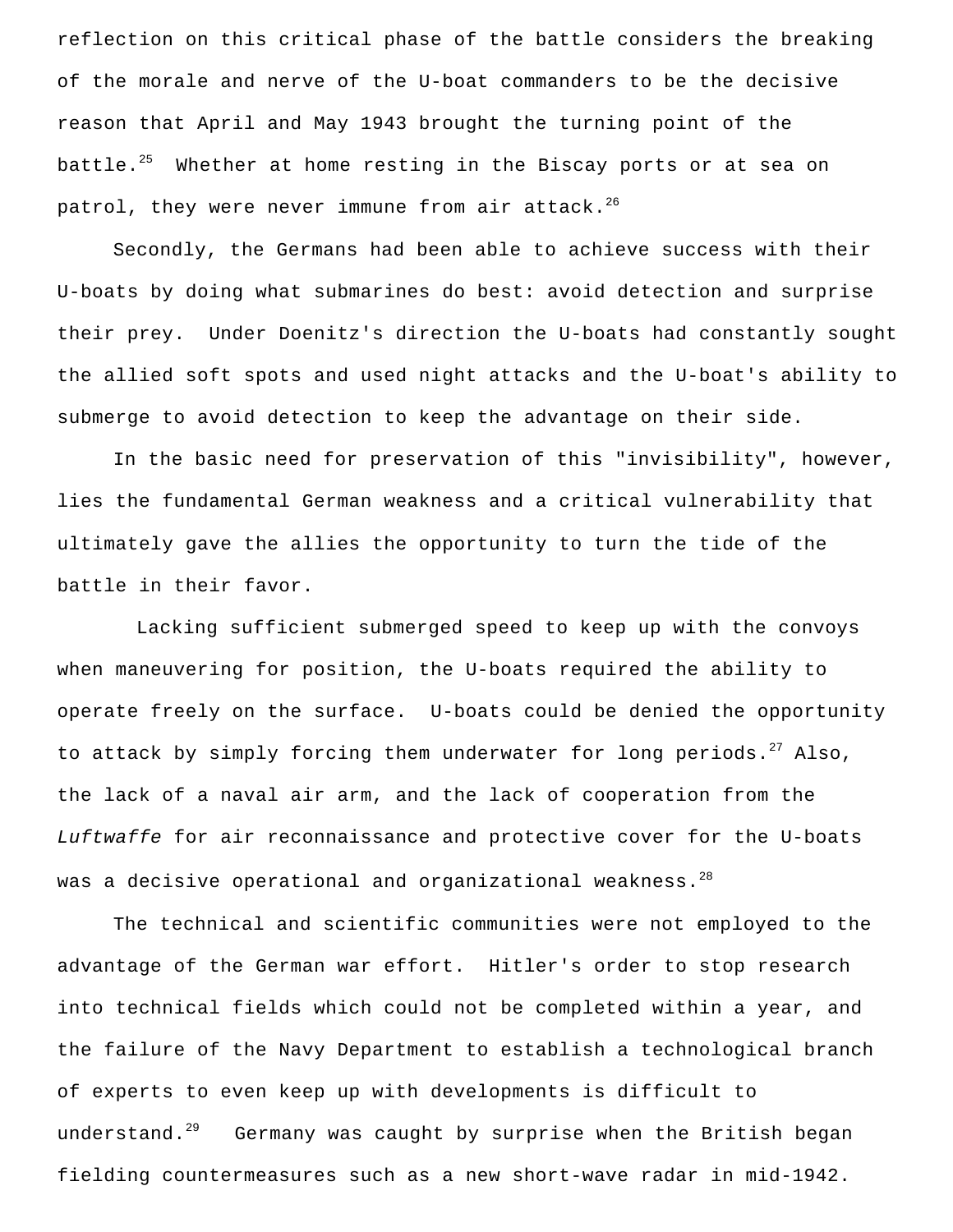When queried by Doenitz, the scientific community was either noncommittal or doubtful that such a capability could exist. According to Doenitz, "The basic research had not been carried out by the Germans."<sup>30</sup>

 Incredibly, Doenitz had no organic scientific research unit until the end of  $1943.^{31}$ 

By contrast, the allies entered 1943 with renewed resolve to overcome the U-boat menace. Cooperation between political, scientific and military branches, was a critical strength. The formation of an Anti-U-boat Committee--whose first meeting on 4 November 1942 was chaired by none other than Winston Churchill himself--demonstrates the commitment of these allies to overcoming the U-boat menace, in an increasingly desperate situation.<sup>32</sup>

The experience level and training were a weakness for the allies throughout the battle to this point in early 1943. The harshness of the winter weather in the North Atlantic took a heavy toll on the allied escort ships and the convoy escort groups suffered when their composition had to be altered due to weather-damaged shipping.  $33$ 

Finally, the most troublesome weakness and a critical vulnerability for the allies was the gap in land-based air coverage for their convoys over the mid-Atlantic. The British had been steadily working to close this gap, but at the beginning of 1943, the coverage only extended 600 miles from the air bases in Britain, Canada, and Iceland, leaving at least 200 miles uncovered (see Figure 5).

The Casablanca Conference in January 1943 resulted in the redistribution of aircraft to support the escort and U-boat prosecution mission and made progress toward closing the gap in the Atlantic by RAF, CRAF, USAAF coordinated operations from bases in Iceland, Newfoundland and the UK. $34$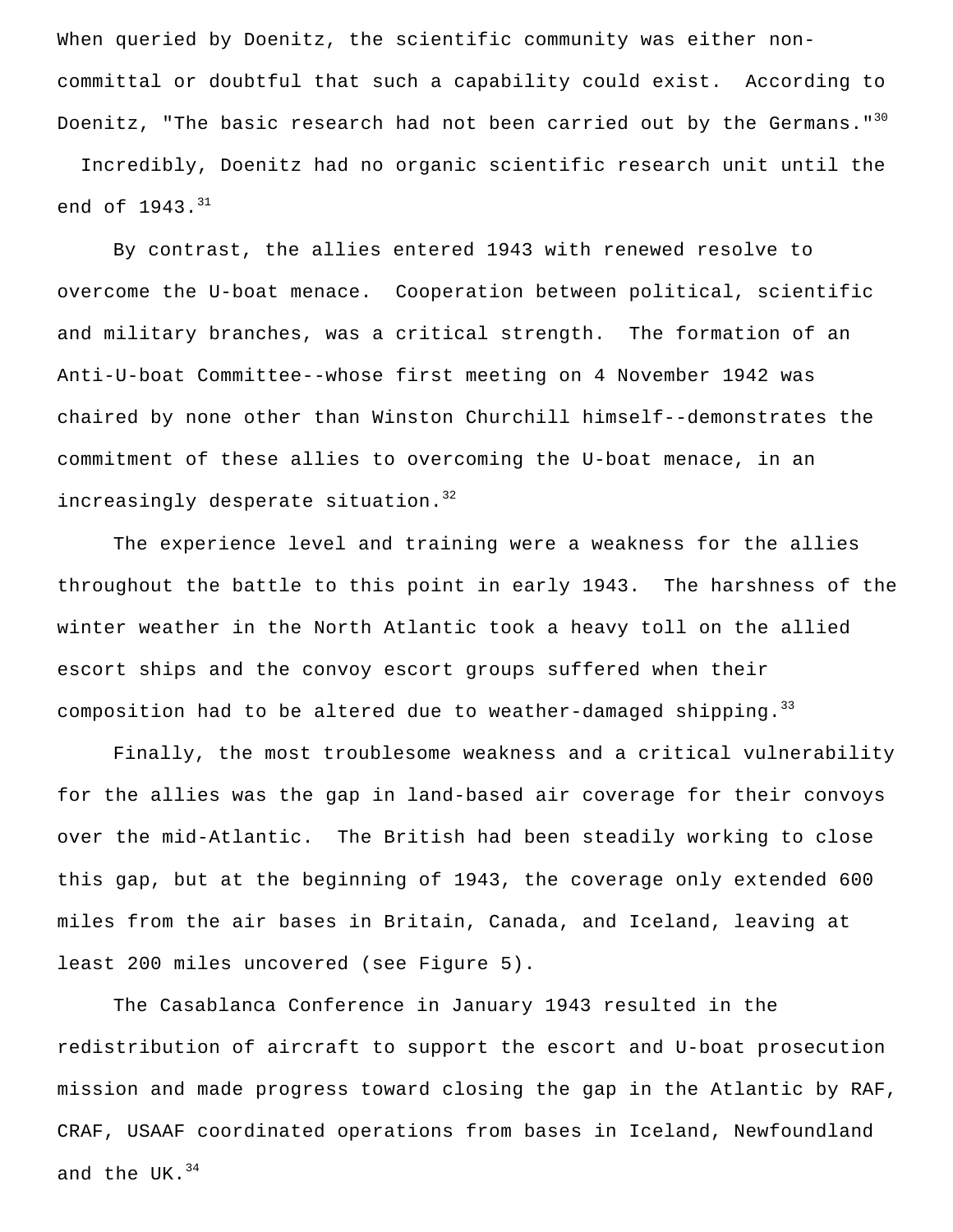

Figure 5. The Closing of the Air Gap. The red cross-hatched area indicates the portion of the "Black Pit" that was closed by the allies during the August 1942 - May 1943 phase. By the end of the phase, the gap was effectively fully closed with the introduction of escort carriers. (Source: Kemp, "Securing the Sealanes")

#### III. Operational Scheme

Operational Maneuver. With the convoy escorts reducing the viability of operations off of the Atlantic coast, in mid-1942 U-boat Command decided to shift the weight of the attack (*schwerpunkt*) back to the Atlantic in the areas where there is no air cover and where freedom of action would make wolf pack tactics most effective.<sup>35</sup> In his essay The Conduct of War at Sea, Doenitz describes the reasons for the success of the Wolf packs through the end of 1942 and his refusal to abandon the tactic:

If mobile operations employing the so-called wolf-pack system of a number of submarines operating together on the surface were to be given up, it would be impossible to achieve the desired concentration on one convoy. In this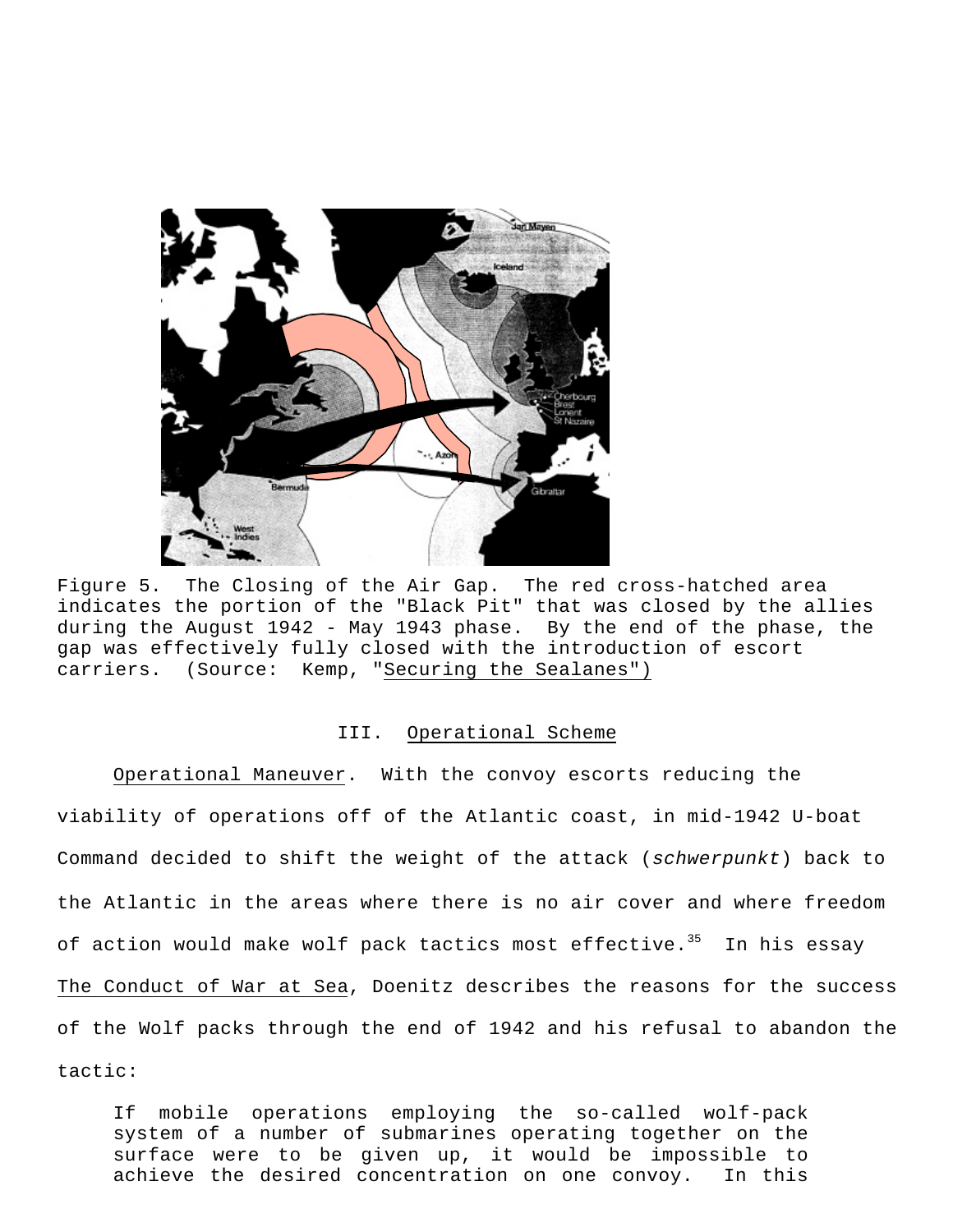respect, the same conditions apply to sea warfare as land warfare. Here, also, no decisive results can be obtained by static trench warfare, but only by mobile operations. <sup>36</sup>

The German operational scheme for the spring offensive involved the use of large numbers of boats "in order to disperse the surface escorts and to ensure continuity of contact with the convoy." $37$  Such a dispersal of U-boats involved wide areas, and, although the U-boat arm had the inventory to have about 100 U-boats operating in the Atlantic, still resulted in long patrol lines lacking in depth. Convoys needed to be picked up early to allow for the attack to be spaced out over several days.<sup>38</sup> The German patrol set-up for the establishment of contact on HX229 and SC122 in one of the most devastating convoy attacks of this phase is illustrative (see Figure 6).

Operational Coordination/Synchronization. Two points can be made on coordination. First, as already stated, Germany was without air assets for any of this battle. Once Doenitz became CinC of the Navy, he attempted to use his new status to secure the cooperation from

Hermann Goering, the *Luftwaffe* commander, which he had desperately needed throughout the war. However, he had little success in either convincing the *Luftwaffe* of the critical importance of the Battle of the Atlantic or in obtaining their consent to divert air assets from the land battles in Europe.<sup>39</sup>

Second, the directing of U-boats from another boat at sea or once in the vicinity of a convoy proved untenable. As a result, the wolf pack tactics relied on U-boat command (and typically Doenitz himself) ashore, up to 1000 miles away, to coordinate the convergence of the Uboats on a convoy and set up for the attack. This method not only required mutual understanding of tactical conditions between U-boat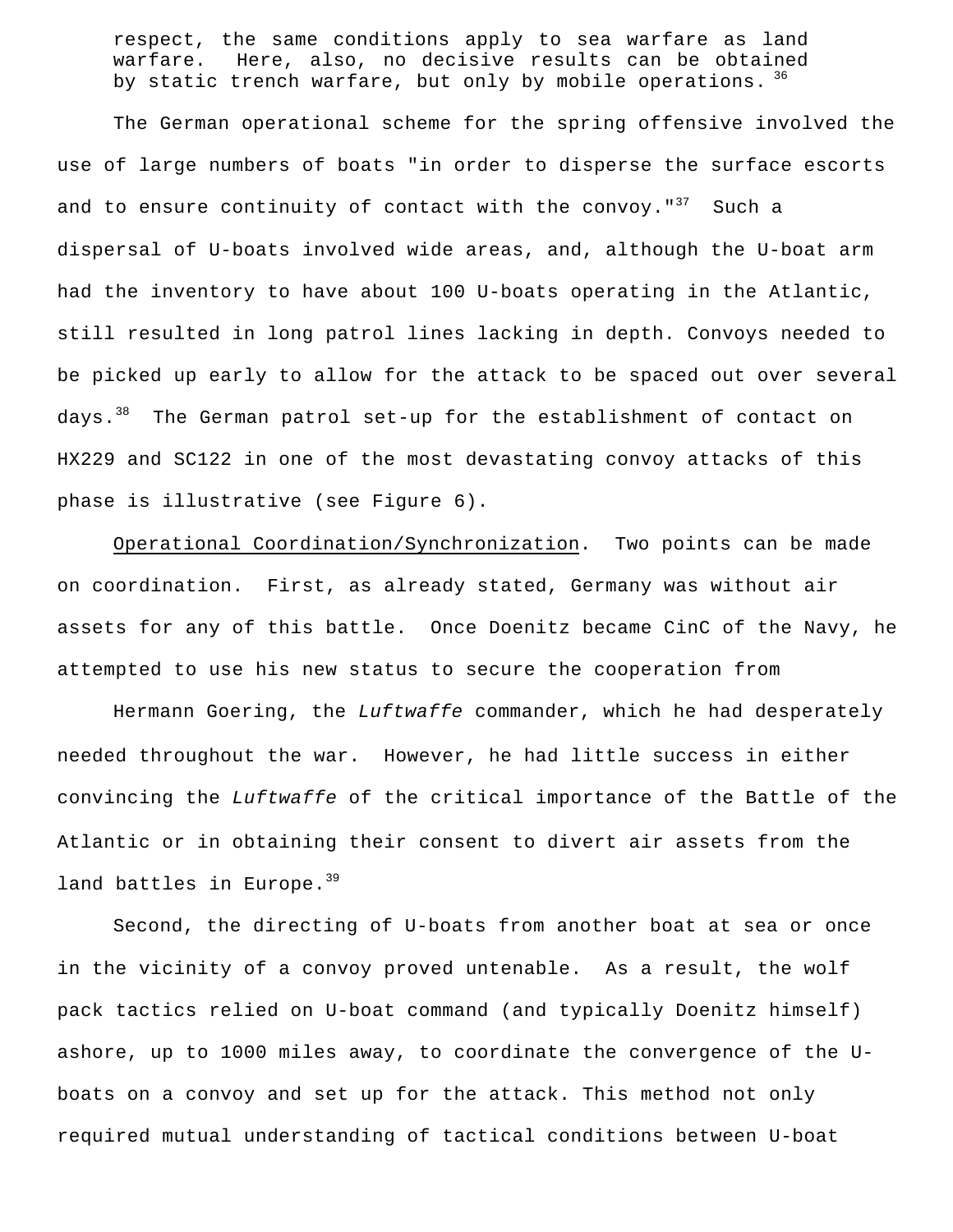commanders and ashore commanders, but unrestricted use of wireless radio communications as well.<sup>40</sup>

Operational Intelligence/Security. The direction of U-boats from ashore and the heavy reliance on communications could only be successful if the security of the communications could be assured. On 1 February 1942, Germany employed a new code<sup>4</sup> by adding a fourth wheel to their encrypting machines. The allies were unable to break this new code until

i

<sup>4</sup> Called "Shark." The British referred to this new code as "Triton."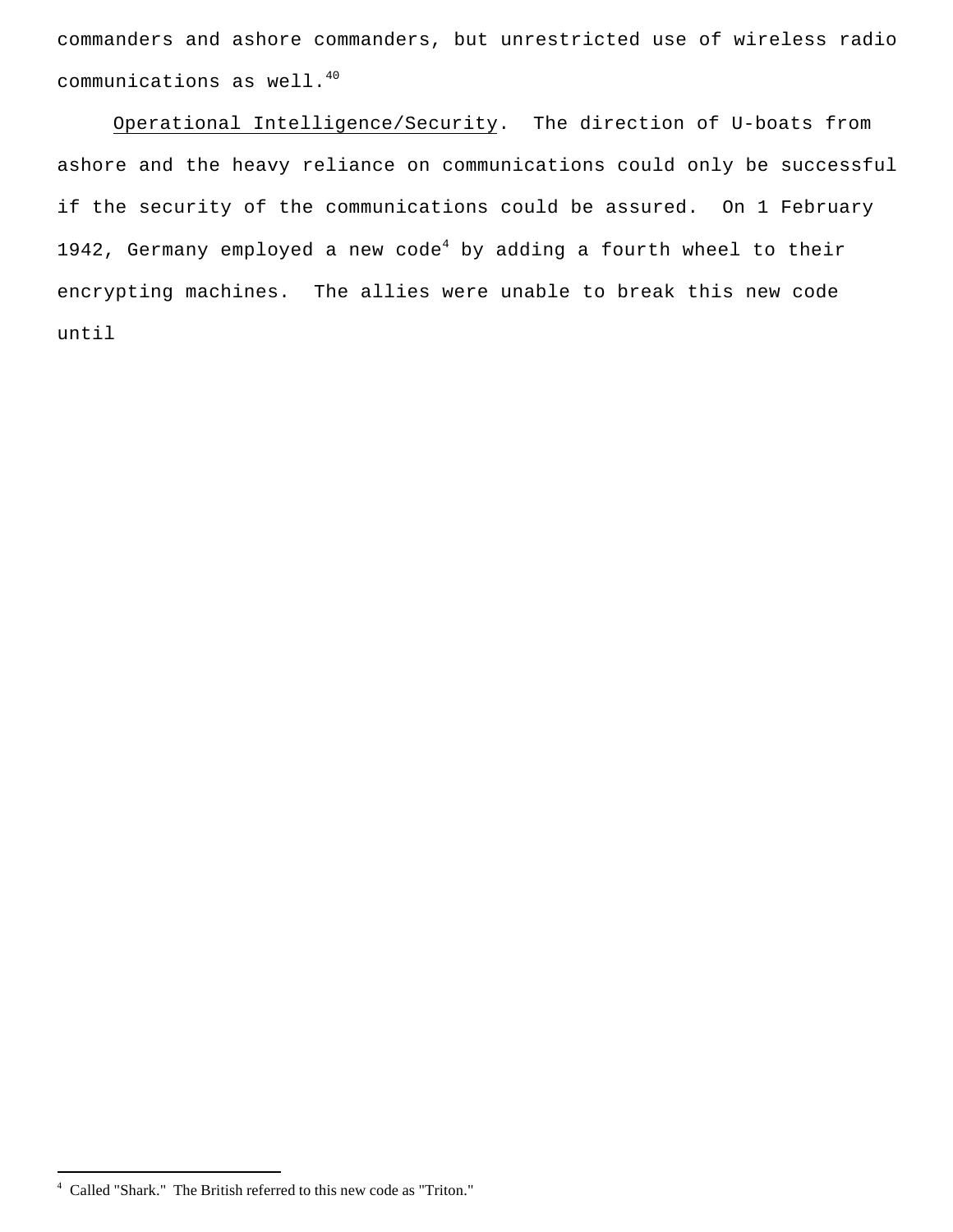

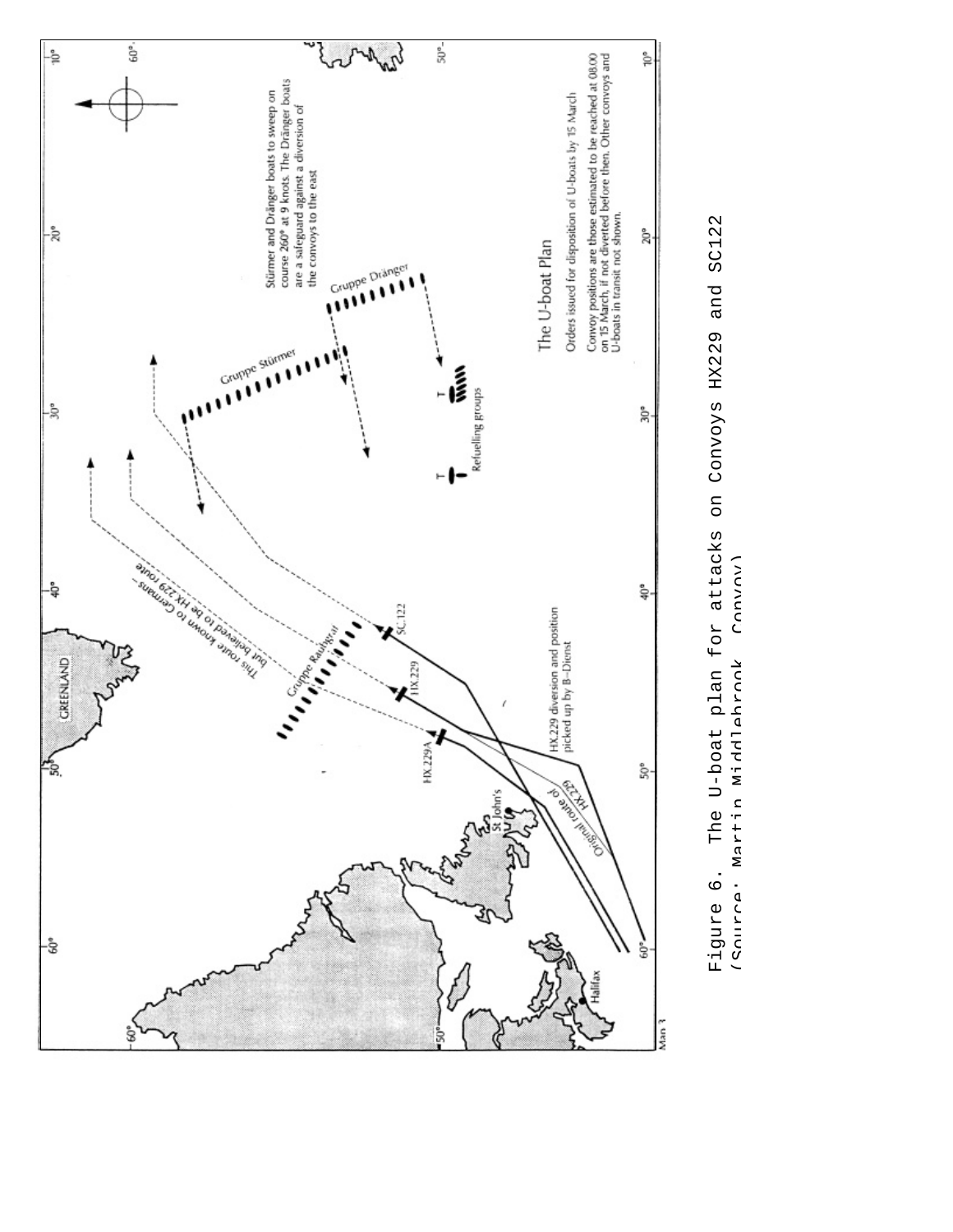13 December 1942. $^{41}$  At the same time (February 1942), the German codebreaking branch, *B-dienst*, also succeeded in breaking the British cipher, giving U-boat Command timely information regarding the locations of allied convoys.<sup>42</sup>

Entering 1943 unaware that their code was being broken again, the U-boat Command became concerned that it had not been finding the convoys it thought it would. A clue to the mystery came in the same month as *Bdienst* started intercepting the daily British "U-Boat Situation Report" going to all commanders at sea. The report gave the known and presumed locations of all U-boats. Although the Germans checked their security, their conclusion was that the combination of "pier-watchers" in France and long-range radar detections of sufficient accuracy gave the British the ability to deduce all U-Boat locations. The Naval Intelligence Service remained convinced that the German ciphers were not being broken.<sup>43</sup>

The communications between U-boat Command and the U-boats provided one last avenue of exploitation; one that ultimately proved devastating to the U-boats. The allied development of an HF/DF<sup>5</sup> capability further exploited the German reliance on communication by giving ships at sea an opportunity to determine the location of a U-boat every time it transmitted. The Germans never realized that allies possessed this capability.<sup>44</sup>

Operational Protection. In a battle of attrition, loss of any assets, whether in battle, in port or in transit, must be avoided. This was not an trivial problem. Even if the *Luftwaffe* could have provided air assets for the U-boats, the U-boat patrol areas were at such long range that continuous air cover would not have been possible.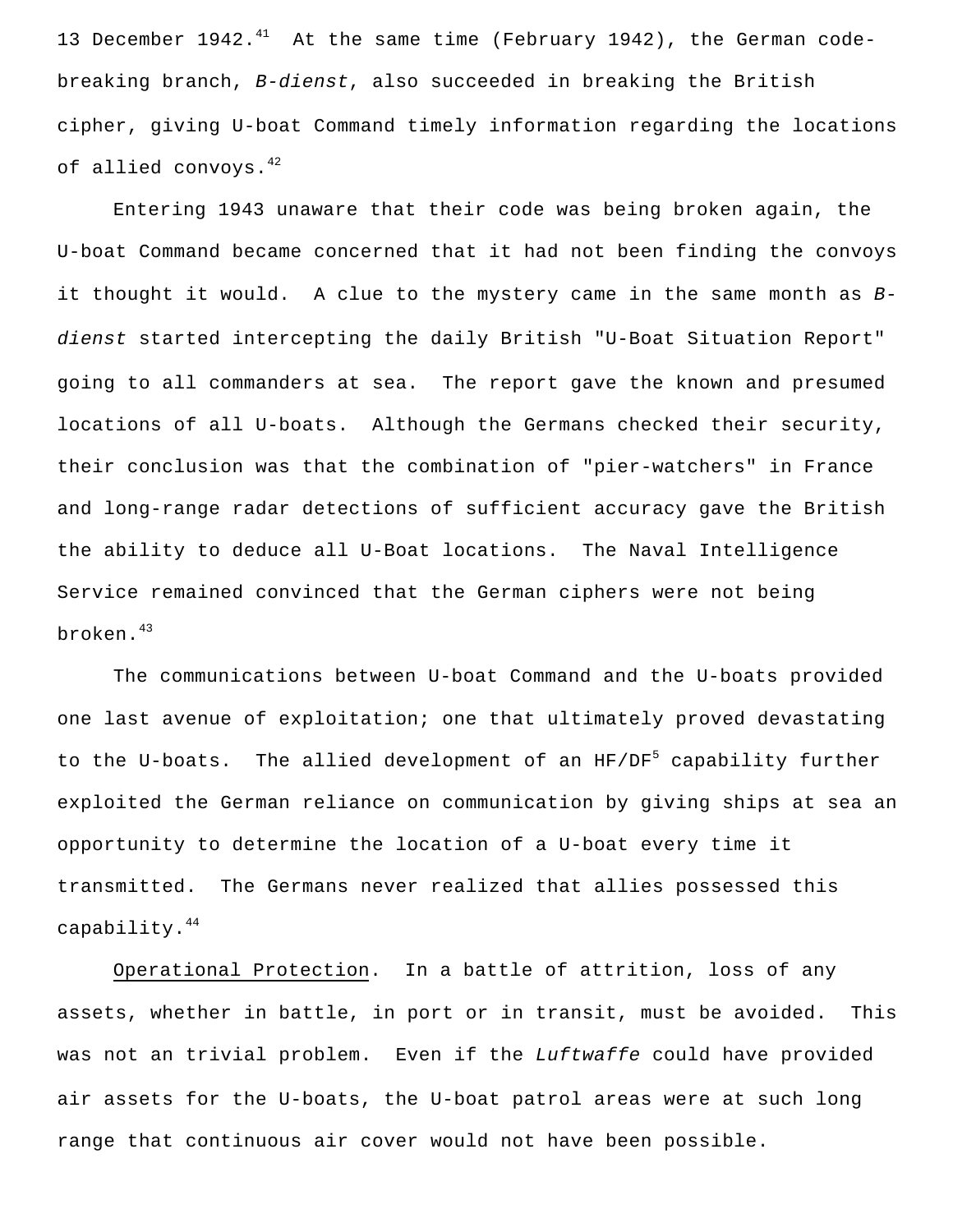In port, German submarine pens constructed in their Bay of Biscay ports<sup>6</sup> in 1942, were tremendously effective. British Bomber Command had initially avoided hitting French ports out of concern for civilian casualties and not wanting to distract from main aim of bombing Germany. In January 1943, the situation was dire enough that these ports and German building facilities were placed on the top of the Bomber Commands priority, but the bombing of the pens were of little physical effect. No U-boats were destroyed, and damage to repair facilities were only slowed their progress temporarily. $45$ 

The allies implemented several measures in the spring of 1943 to further exploit the critical vulnerability of the U-boats--detection--by improving their capability of attack. In March, the first British convoy support group was placed in service.<sup>7</sup> These escort groups were not encumbered by the need to stay close to the convoy and could operate independently to prosecute U-boats. $46$  Second, the introduction of escort carriers and very long range aircraft into the Allied convoy escort protection in March 1943, finally closed the air gap in the Atlantic for good.

Operational Logistics/Sustainment. With the vast expanses of the Atlantic, the difficulty of maintaining sufficient U-boats on patrol was difficult. The "Milch Cows"<sup>8</sup>, brought into service in April 1942, extended the Bay of Biscay bases from 1000-2000 miles westward. They were lucrative targets for the British anti-submarine effort and their locations were closely guarded, but they allowed Doenitz the freedom of maneuver for his U-boats, and allowed him to keep them on station

i

 $<sup>5</sup>$  HF/DF - High Frequency Direction Finding, or "Huff-Duff" as it was referred to by the allies.</sup>

<sup>6</sup> Brest, St Nazaire, La Pallice, Bordeaux

<sup>7</sup> An escort group typically consisted of two sloops, four old destroyers and four new frigates. The composition of each group, however, constatnyly changed. Six groups (five British and one U.S.) were in service by the end of March 1943.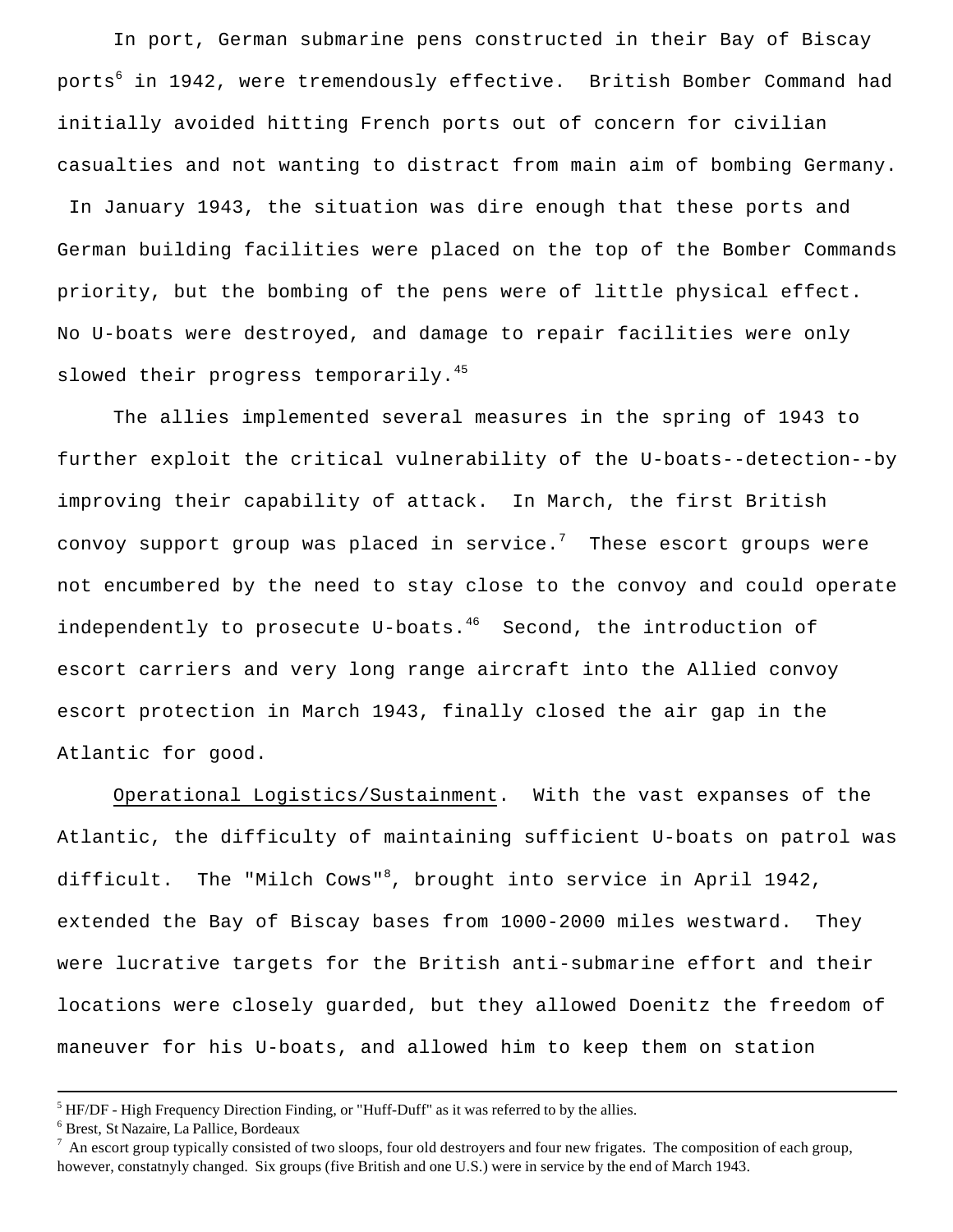longer. As effective as the Milch Cows were, in the first half of April 1943, the Germans still had to deal with a "U-boat vacuum" in the North Atlantic, as the furious attacks on the convoys in March had left most of the U-boats without torpedoes, forcing them to return to the Biscay ports.<sup>47</sup>

Principles of War. Two principles of war not addressed or alluded to in the foregoing discussion merit mention: surprise and economy of force.

Surprise. The U-boat's principle advantage was that of surprise. The successes of the latter half of 1942 and the planning for the spring 1943 offensive was mindful of the need to maintain this advantage. However, the combined effects of the allied countermeasures had diminished the element of surprise.

Even in poor weather with limited visibility, the tables were actually turned in favor of the allies with their radar. Germany had considered the threat of radar before the war, but had not implemented any means to counter it.<sup>48</sup> The employment of the *Metox* search receiver in August 1942 had been a tremendous boon to the U-boats, allowing them to detect an airplane's radar emissions and submerge before they could be attacked.<sup>49</sup> However, Germany did not realize until February 1943 that the British were employing a 10-centimeter radar whose wavelength was to short to be detected by *Metox*. <sup>50</sup> Once again, the German scientific community found itself hopelessly behind the emerging technology.

Economy of Force. The German High Command misunderstanding of the strategic importance of the Battle of the Atlantic and the U-boat's

i

<sup>&</sup>lt;sup>8</sup> Ten U-boats were converted to U-tankers or "Milch Cows" whose purpose it was to provide a sea borne fueling station for the wolf packs.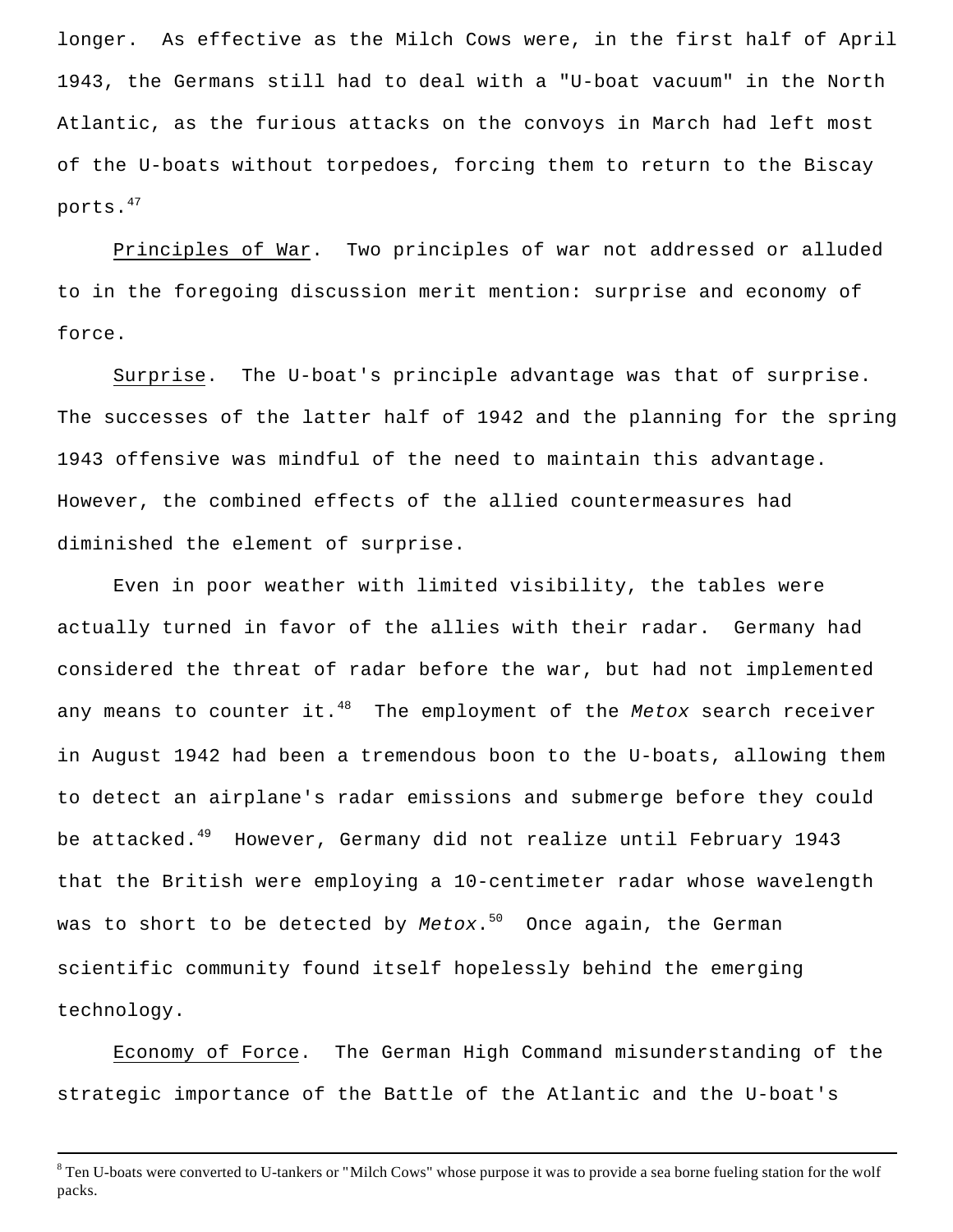pivotal role is evident in the manner in which the U-boats were often siphoned out of the Atlantic to conduct less fruitful or effective operations. In November 1942, the month that his U-boats were achieving the highest numbers of tonnage sunk with the wolf pack attacks on the convoys, Doenitz had seen an opportunity for further success squandered when Hitler ordered him to pull sixteen U-boats from Atlantic duty to attack shipping used to support the *Operation Torch* landings in North Africa. Very little success was achieved by these U-boats due to their late arrival. Adding insult to injury, the drain of escorts to support the *Torch* landings left the convoys in the Atlantic less than optimally protected. $51$  In one sense though, the German failure to foresee the time and location of North Africa invasion minimized the disadvantage to the U-boat Command, in that no U-boats were drawn out of the Atlantic in a preemptive measure to try to cover the numerous possibilities for the landing.<sup>52</sup>

#### IV. Culmination

March 1943 was a tremendously successful months for the U-boats. A total of 780,000 GRT were sunk (the second best month of the battle behind November 1942) and the loss rates of U-boats remained low (9.2% of U-boats at sea compared with 8.9% for the last months of  $1942.^{53}$ With a fleet of U-boats that was nearing what U-boat Command estimated it should have had at the start of the war, Germany was now seeing the monthly tonnage results they calculated was needed to win. Unfortunately, it is at this point as well that the allies reached the point of self-synchronization with their countermeasure efforts.

By the third week of May, and for the first time in the battle, the rate of U-boat destruction rose dramatically, to a point that exceeded the German's output.<sup>54</sup> By the end of May, the British air cover, from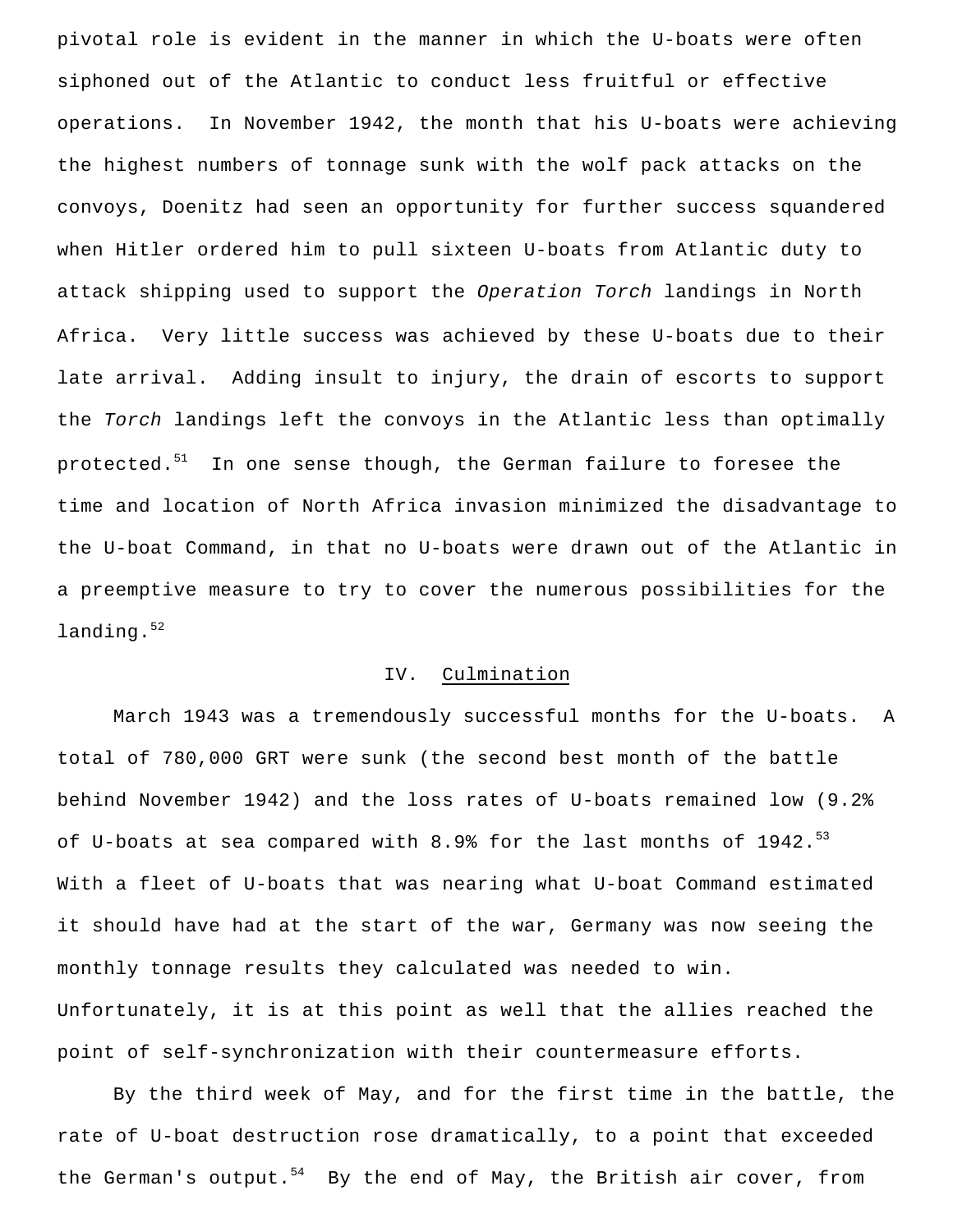land-based and escort carrier-based aircraft had closed "the gap" and had introduced several technological advantages, making surface operations for the wolf packs prohibitive and thus rendering them ineffective against the convoys.<sup>55</sup> Doenitz was forced to draw the only appropriate conclusion, given the lack of means to counter, and ordered a withdrawal of all U-boats from the North Atlantic on 24 May 1943. Doenitz's BdU War Diary entry on 6 May 1943 summed up the situation rather succinctly, if not stating "…at the moment U-boat operations are more difficult than ever before."<sup>56</sup>

After two and one-half years of hard-fought battle, the culmination point in the Atlantic was reached. That Germany was surprised by the suddenness of the turn of fortune is a product of their inability to recognize and alter their march down the path toward defeat that had begun long before. Tactical and operational successes could not overcome their strategic failings to provide the Navy with the means it needed to keep up with the allies in this kind of attritional warfare. Tellingly, Doenitz's assessment is characteristic of the Germany's onedimensional response to the challenges the allies had laid before them; that the U-boats had always overcome setbacks "…because the fighting efficiency of the U-boat arm had remained steady" and the operations against the convoys could only resume if the fighting power of the Uboat was radically increased.<sup>57</sup>

Battle of Atlantic after May 1943. Germany faced the previously unthinkable decision of whether or not to continue prosecuting the war against the British supply lines.

The Germans could find very little to effectively counteract the air assets.<sup>58</sup>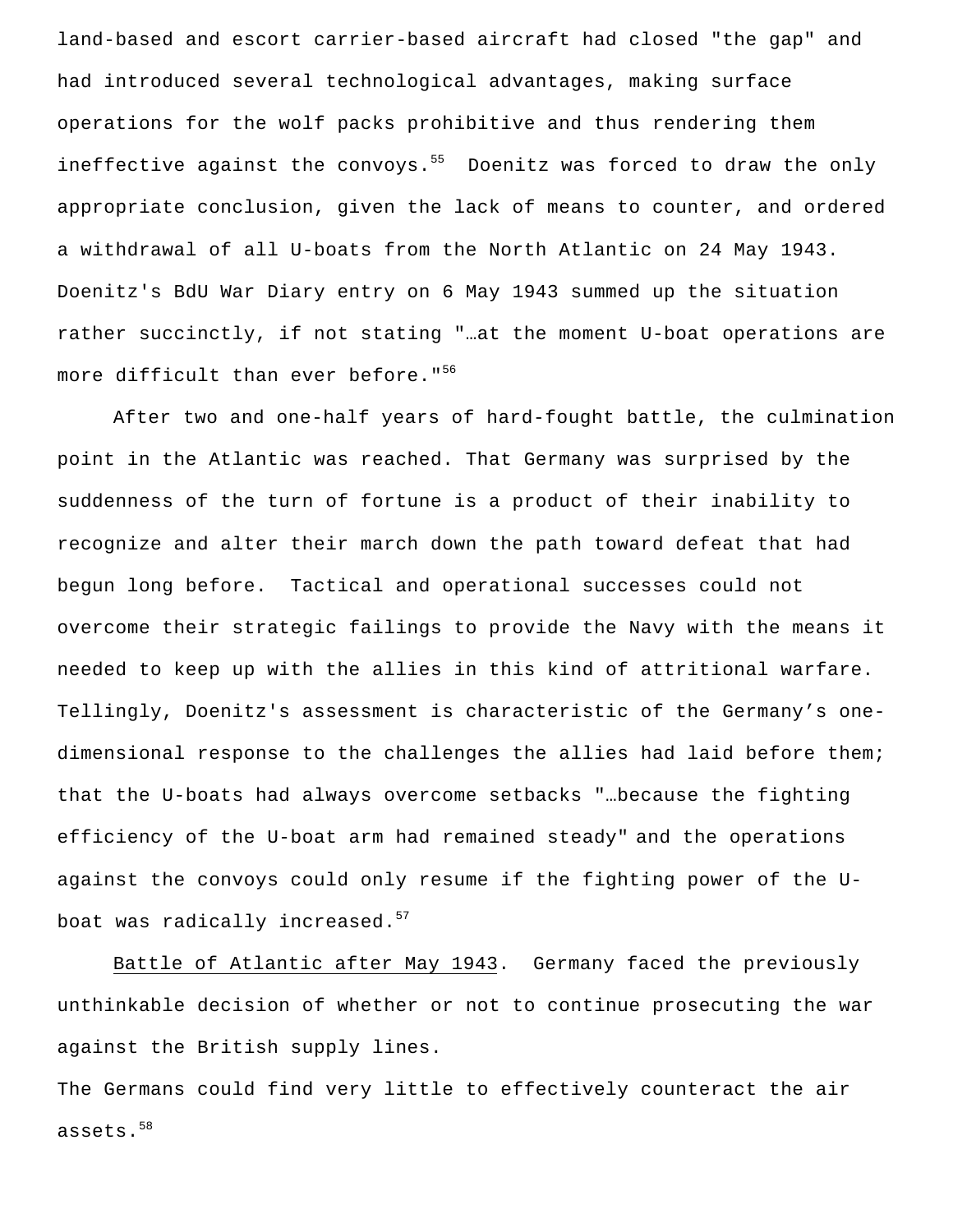Compounding the German need to maximize the effectiveness of its dwindling fleet, the Milch Cows fell prey to the allied aircraft (with help from the code breakers) starting in Jun  $1943.^{59}$  By September, they had all been sunk.

Upon becoming CinC of the Navy, Doenitz had immediately sought agreement with Armaments Minister Speer to transfer the responsibility for Naval construction under Speer, increase the rate of building Uboats (to 40 per month) and begin work on a new type of U-boat with higher submerged speed.<sup>60</sup> With great anticipation, U-boat Command awaited the delivery of the Type  $XXI<sup>9</sup>$  (expected to be ready in summer 1944, but not delivered until early 1945), which would provide opportunity for submerged operation at higher speed and reduce onsurface battery charging required. The idea conjured up notions of revolutionizing naval warfare by more effectively capitalizing on the Uboat's ability to operate in the underwater realm.

In the end, Doenitz correctly decided that the battle against the supply ships had to continue even if the tonnage war couldn't be won. $^{61}$  Continued attacks tied up allied forces, and did not allow for unchallenged resupply. Though the allies could not breathe easily yet, the U-boat would never regain the edge in the Battle of the Atlantic.

### V. Conclusions

Several conclusions can be drawn from the German approach to the Battle of the Atlantic, from which valuable lessons can be learned. The lessons are not limited to the operational level, as there are theaterstrategic and strategic considerations that impacted the outcome of the battle.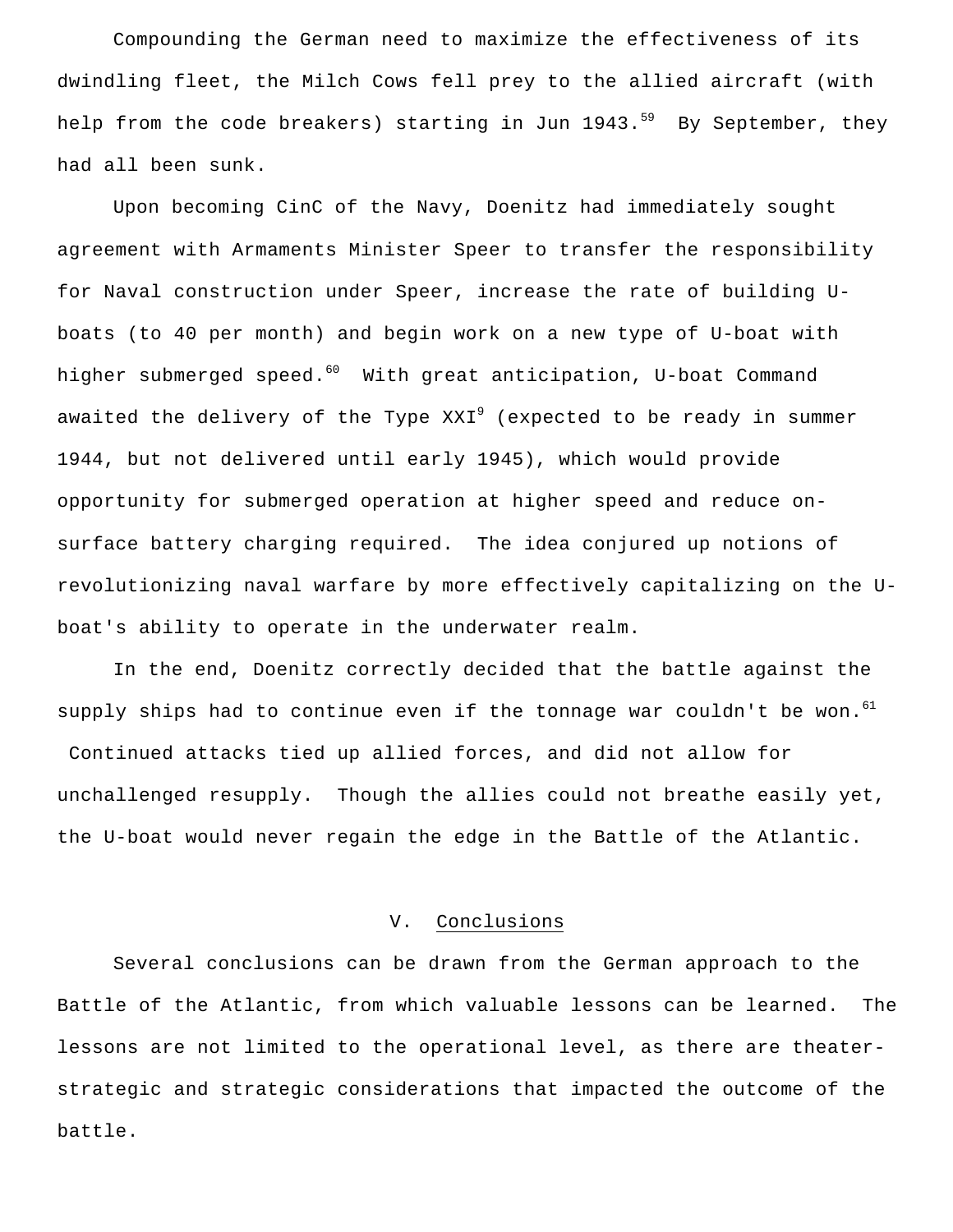On (theater) Strategic Objective. Germany failed to recognize the strategic importance of removing Britain from the war and accordingly leverage all aspects of national power against this objective. The priorities of the armaments and shipbuilding industry, the scientific community, and the military operational planning were frequently shifted away from primary objective in the Atlantic theater. Doenitz sums it up well:

In reality our leaders learnt [sic] nothing from the First World War. Once again we had plunged into a world conflict with an inadequate number of submarines and, in spite of the lessons of the first war, had failed even in war time to do our utmost to expand the U-boat arm, because our political leaders and their Army and Air Force advisers had believed, at least until 1942, that they could win *on land* a war in which our main opponents were the two greatest *sea* powers in the world.<sup>62</sup>

*Continual reassessment of the military objectives, especially in prolonged battle must be accomplished. Priorities and planning must adapt to changing circumstances, as well as foresee potential operational branches and sequels.*

On Coordinated/Joint Operations. The failure to achieve any sort of cooperation or coordination between the air and naval arms of Germany was a fatal flaw. The entire Battle of the Atlantic was left solely to the U-boat arm. Even if Germany's air assets could not have provided air reconnaissance out to the areas of U-boat patrols, a more beneficial effect would have been achieved by challenging of the air superiority the allies enjoyed over the Atlantic. Protection from the air for transits of the Bay of Biscay alone would have eased the burden. Germany failed to address one of the basic questions of operational planning and determine the resources required to achieve its objectives in the Atlantic. *The reliance on a single arm of the armed forces to*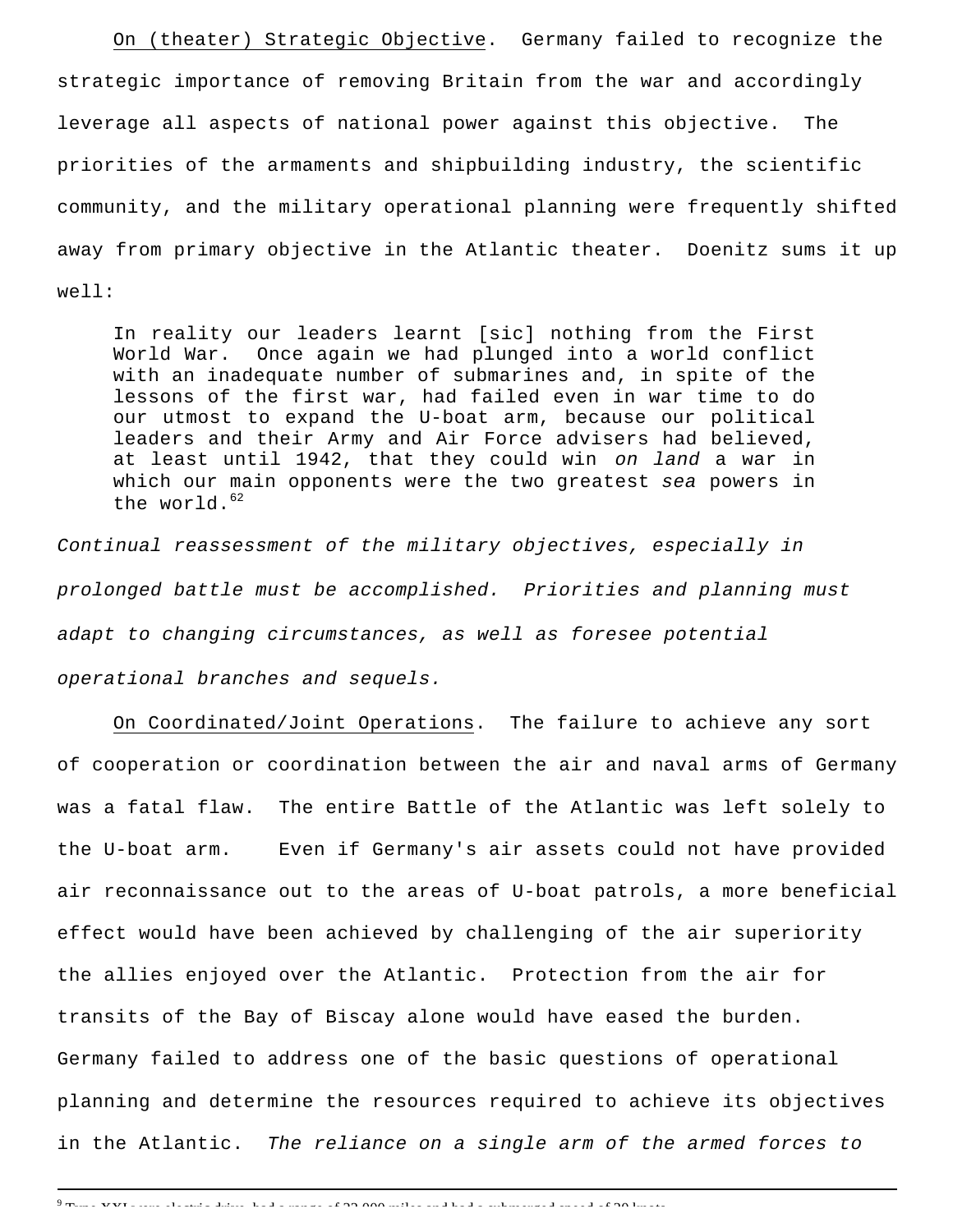*conduct a battle of strategic importance is dangerous. Following thorough analysis of the enemy's critical factors, the Center of Gravity that must be determined and attacked with an appropriate level of priority and resources.* 

On Operational Protection. The lack of any sustained effort to address the primary threat to the U-boat, detection on the surface, proved fatal. The submarine pens were unquestionably effective protecting U-boats in port. Further, owing to Doenitz's keen operational sense, Germany was very effective at finding the allied "soft spot" and shifting U-boat operations accordingly, but the noose was tightening around the U-boat's critical vulnerability. The U-boats needed to maintain the ability to surprise and/or overwhelm the convoys.

 Absent sufficient numbers to accept high attrition rates, or the capability to run at high speeds submerged, Germany did little to anticipate the enemy's advances in countermeasures, and merely reacted with defensive means. *Operational planning must ensure that the force that is most important to the success of the operation is maintained at sufficient strength to be effective. This requires a proactive view on the current and potential threats to that force.*

On training and experience. Numerous examples are available to demonstrate the increase in effectiveness of forces that have the benefit of coordinated training or significant experience on their side. Early U-boat loss rates in the Atlantic can be attributed to the immediate implementation of the convoy system by Britain, as well as to the inexperience of the U-boat captains and crews. Similarly, the loss of escorts due to weather or damage had a detrimental effect on their ability to function as a coordinated team. An analysis of the sinkings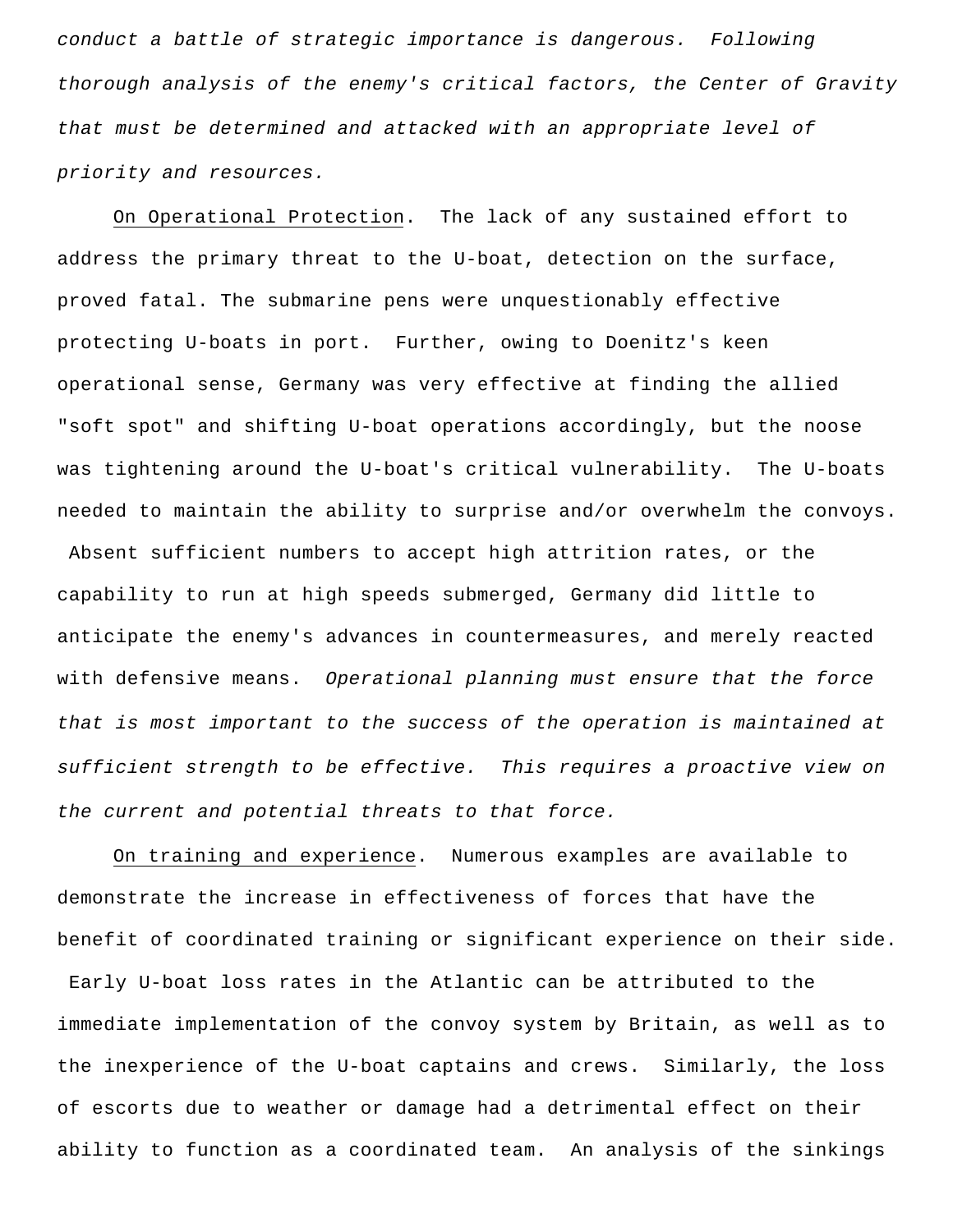in the Atlantic yields some interesting revelations: Of 1,171 U-boats commissioned during the war, only 321 sank or damaged a ship. Further, almost one-third of the Allied shipping sunk was at the hands of a small number (30) of relatively experienced professional officers.<sup>63</sup> There *can be no substitute for the development of a robust training program to prepare forces for battle, especially for the battle of attrition. Simulation of actual combat conditions, to the greatest extent possible, is critical to ensure those sent into combat are not fully effective in the fog of war.*

On the integration of technology. In combat, especially prolonged combat, the old saying "necessity is the mother of invention" is relevant. The repeated German failure to pursue technological advantage is remarkable. Even before the war, the problem of surface detection of U-boats on the surface by radar was discussed, but little or nothing was done to address and counter this threat. $64$  For the first half of the war, Doenitz had no technical staff at his disposal to remain abreast of current developments, and to study the problem of preventing detection of U-boats on the surface. As a result, Germany was continually caught by surprise when the allies rolled out a new capability. *The scientific community should be continually pressed to provide the military with new and advanced technologies. At the same time, the intelligence branch must aggressively seek to identify when new technologies are introduced based on changed in the enemy's patterns.* 

On Command and Control. The German C2 organization for the Battle of the Atlantic was compressed and inadequate. The lack of coordination and cooperation with the *Luftwaffe* has already been discussed. The fact that all CinCs reported directly to Hitler required all operational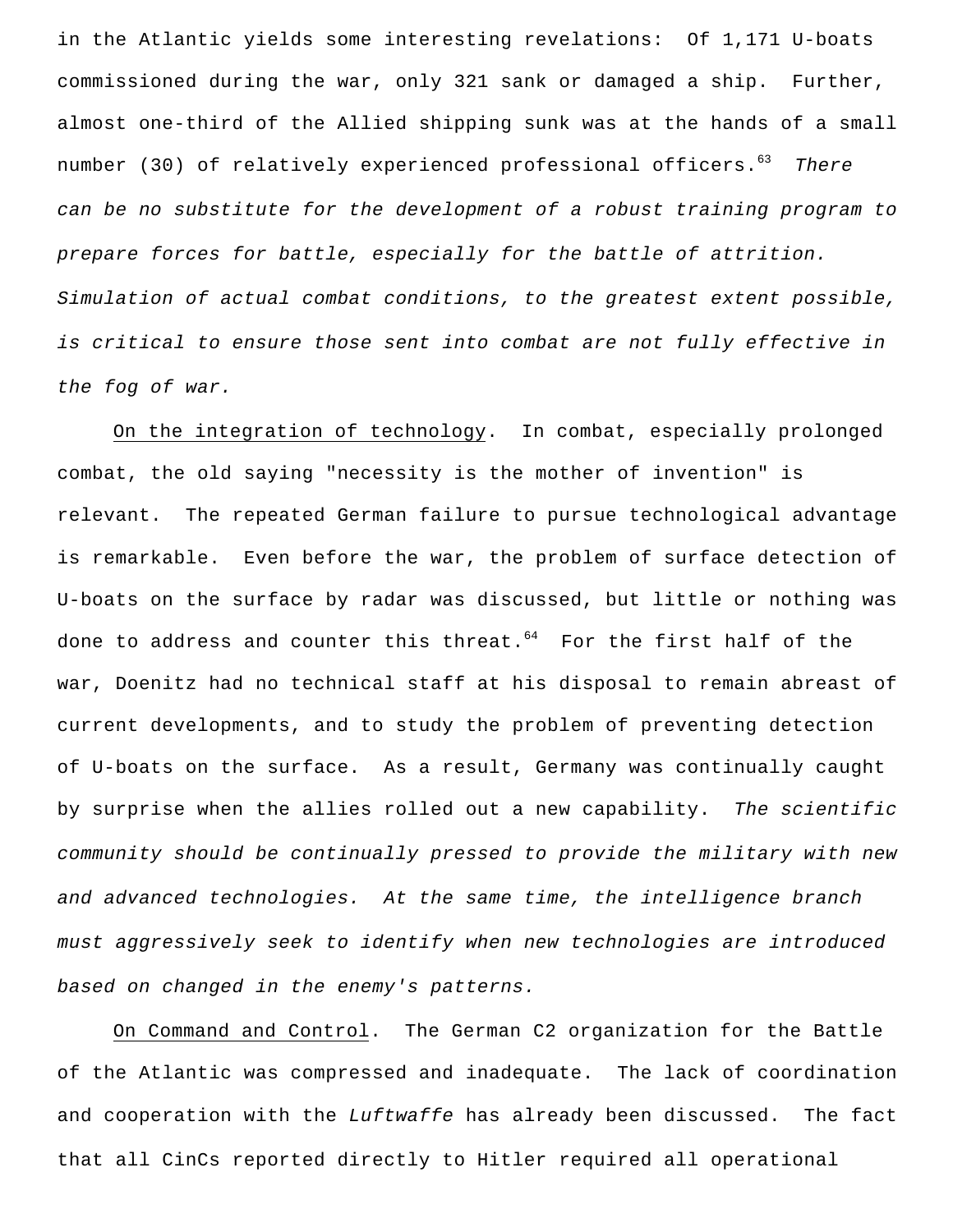coordination to be conducted at the strategic level of command. Additionally, although Doenitz was adept at both the operational and strategic levels of command, his direct involvement all the way down to the tactical level, even once he became CinC of the Navy, was a burdensome distraction. *Commanders at the strategic and operational levels of war need to be able to focus on the military operations at that level. Combat that will require the assets of more than one branch of the armed forces must have a joint force commander assigned at the operational level.* 

On deception. Germany knew that the allies had a good understanding of the U-boat situation based on communication intercepts obtained by *B-dienst*. There is little evidence of deception being used at any level to achieve some kind of advantage. Despite Germany's problem of limited assets, some examples of deception that might have been employed are attempts at misdirection through misleading communications (which would have had the added benefit of confirming or denying that the German codes had been broken), attempts to draw convoy escort groups away from the convoys while attacking with a separate pack of U-boats, and use of air assets to provide reconnaissance in areas away from actual U-boat patrols. *Deception is a vital part of any operation. The force multiplying effect of innovative deception plans can give an inferior or poorly resourced smaller force the advantage in battle.*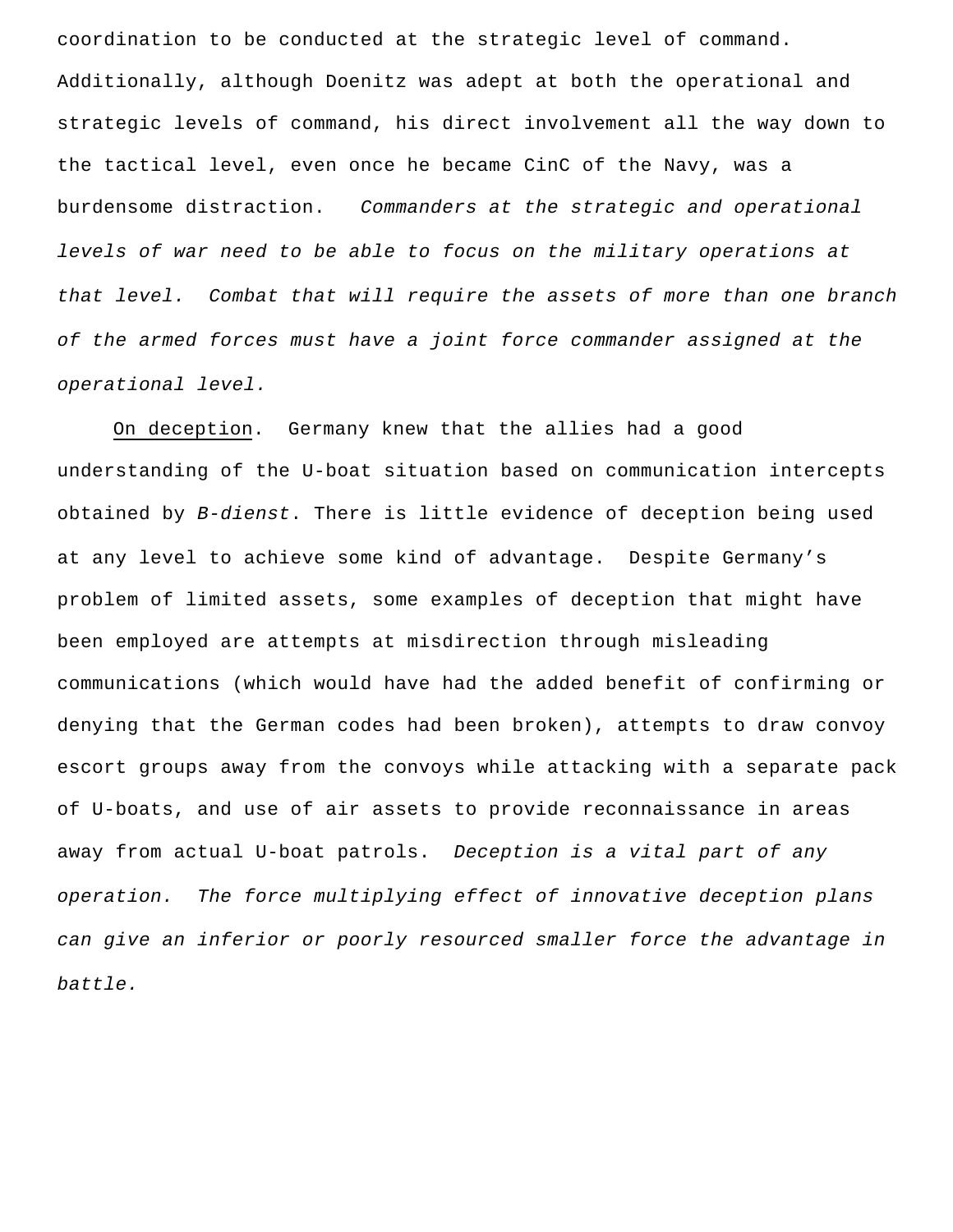## **NOTES**

<sup>1</sup> Karl Doenitz, Memoirs: Ten Years and Twenty Days (translated by R.H. Stevens) (Cleveland, OH: World Publishing, 1990), 341.

<sup>2</sup> Karl Roebling, Great Myths of World War II (Fern Park, FL: Paragon Press/Dynapress, 1985), 74.

 $3$  Stephen W. Roskill, The War at Sea 1939-1945, Vol II, (Reading, U.K.: Her Majesty's Stationery Office, 1956), 95-96.

4 Ibid., 242.

<sup>5</sup> H.A. Jacobsen and Jurgen Rohwer, ed., <u>Decisive Battles of World War</u> II: The German View (New York, NY: G. P. Putnam's Sons, 1965), 261.

6 Ibid., 33-34.

<sup>7</sup> Jacobsen and Rowher, 261.

V.E. Tarrant, The U-Boat Offensive, 1914-1945 (Annapolis, MD: U.S. Naval Institute, 1989), 116.

<sup>9</sup> Doenitz, Karl. The Conduct of War at Sea: An Essay (Washington, DC: Division of Naval Intelligence, 1946), V-4.

<sup>10</sup> Fuehrer Conferences on Naval Affairs 1939-1945, (Annapolis, MD: U.S. Naval Institute Press, 1990), 36.

<sup>11</sup> Doenitz, Memoirs, 228. Stephen Roskill, in The War at Sea, points out that, the success of the landings in North Africa notwithstanding, at the beginning of 1943, the fuel stores in Britain had been reduced to 300,000 tons of commercial bunker fuel (consumption was running about 130,000 tons per month), and the number of escorts and air assets were still to few to prevent concern that future offensive plans might be affected by a lack of shipping.

<sup>12</sup> Jacobsen and Rowher, 282.

 $13$  The Battle of the Atlantic: The Official Account of the Fight Against the U-boats 1939-1945 (London: His Majesty's Stationery Office, 1946), 54.

<sup>14</sup> Doenitz, Memoirs, 241.

<sup>15</sup> Jacobsen and Rowher, 280.

<sup>16</sup> Tarrant, 113.

<sup>17</sup> Eliot A. Cohen and John Gooch. Military Misfortunes: The Anatomy of Failure in War (New York: Vintage Books, 1991), 92. There were a few instances of air reconnaissance and protection flights in the Bay of Biscay and the Arctic, but both Raeder and Doenitz were continually rebuffed in their attempts to obtain support from the *Luftwaffe.*

<sup>18</sup> Doenitz, Memoirs, 321.

<sup>19</sup> Cohen and Gooch, 92.

 $20$  W.E. Hart, Hitler's Generals (Garden City, NY: Doubleday, Doran, 1976), 184-185. Doenitz's duty during two years in World War I included an initial assignment as an apprentice in *U39* under World War I ace Walter Forstmann, then command of *UC25*. While skipper of the underwater cruiser *UB-68* during a cruise in the Mediterranean in 1919, Doenitz attacked a British convoy off Malta and was immediately counterattacked. UB-68 was brought to the surface, and Doenitz ordered abandon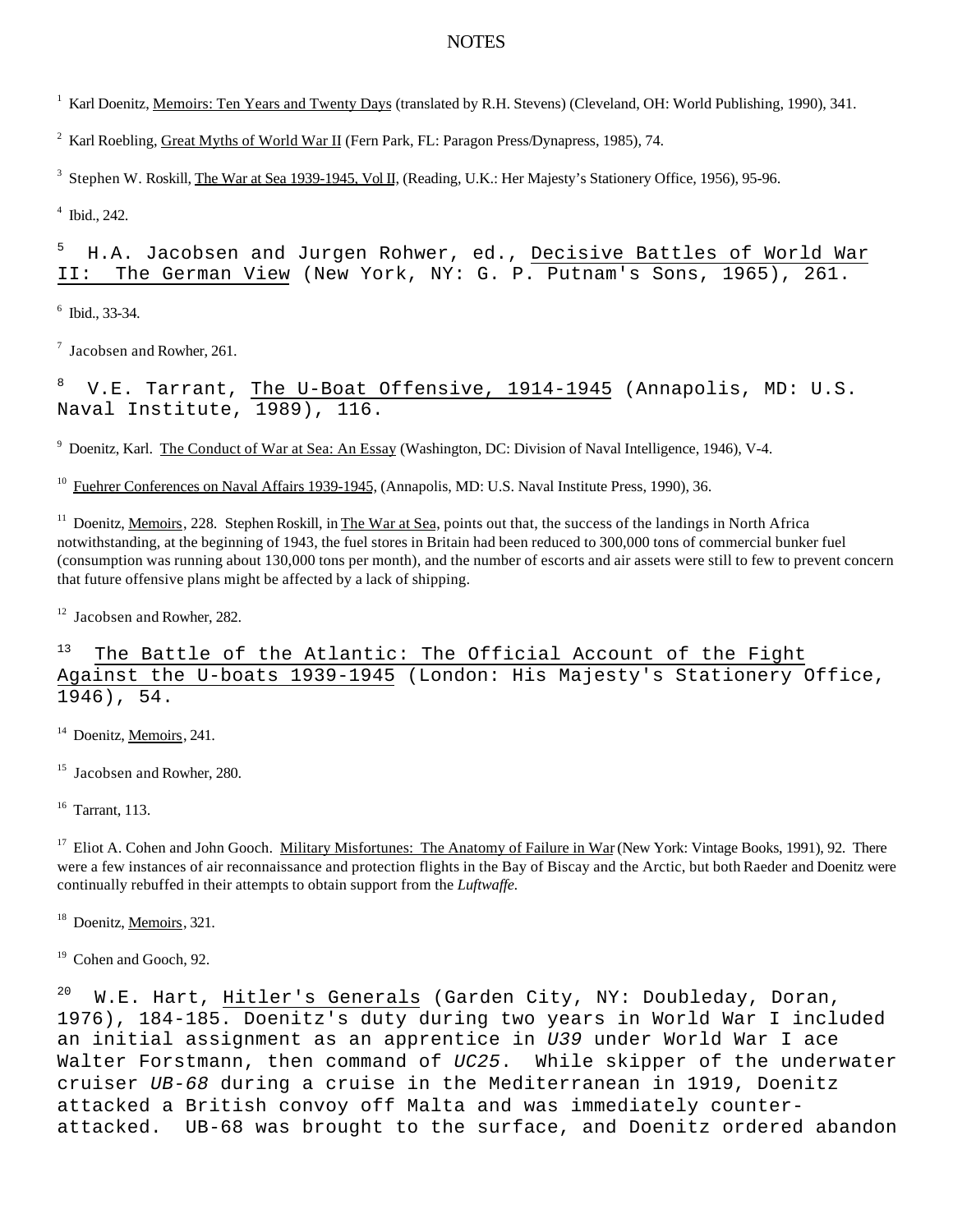ship despite having suffered little damage. Having scuttled his ship, he spent the last of the war in a prison camp in England.

 $21$  Hart, 188.

 $22$  Jacobsen and Rowher, 273.

<sup>23</sup> Martin Middlebrook, Convoy. (New York, NY: William Morrow and Co., Inc., 1977), 74.

 $^{24}$  This is exemplified by remarks regarding the problems of leadership on U-boats made by Wolfgang Luth, one of Germany's premier aces, as late in the battle as 17 December 1943, at a convention of naval officers: "It is the duty of every captain to have faith in his men…. For beyond this, we know for a fact that our young men are thirsting for action with unqualified devotion. This is an important advantage over the Anglo-Americans. If our men are led into action in the National Socialist spirit with revolutionary ardor, then they will always follow gladly on new assignments and to new attacks."

25 The Battle, 60.

 $26$  The Battle, 60.

<sup>27</sup> Gerhard L. Weinberg, A World at Arms (Cambridge, U.K.: Cambridge University Press, 1994), 370.

 $^{28}$  Doenitz, An Essay, IV-4.

<sup>29</sup> Jak P. Mallmann Showell. U-boats Under the Swastika (Annapolis, MD: U.S. Naval Institute, 1987), 62.

<sup>30</sup> Doenitz, Memoirs, 233.

 $31$  Cohen and Gooch, 92.

 $32$  The Battle, 53.

<sup>33</sup> Ibid., 59.

<sup>34</sup> Ibid., 58.

<sup>35</sup> Doenitz, <u>Memoirs,</u> 237.

<sup>36</sup> Doenitz, An Essay, V-3.

 $37$  Tarrant, 108.

<sup>38</sup> Ibid.

<sup>39</sup> Gunter Hessler, The U-boat War in the Atlantic 1939 -1945 Vol III (London: Her Majesty's Stationery Office, 1989), 3,46.

<sup>40</sup> Doenitz, An Essay, V-5.

<sup>41</sup> David Syrett, ed., The Battle of the Atlantic and Signals Intelligence: U-boat Situations and Trends, 1941-1945, (Aldershot, England: Ashgate Publishing, 1998), xvi.

<sup>42</sup> Doenitz, <u>Memoirs,</u> 242.

<sup>43</sup> Ibid., 324-325.

 $44$  Weinberg, 371.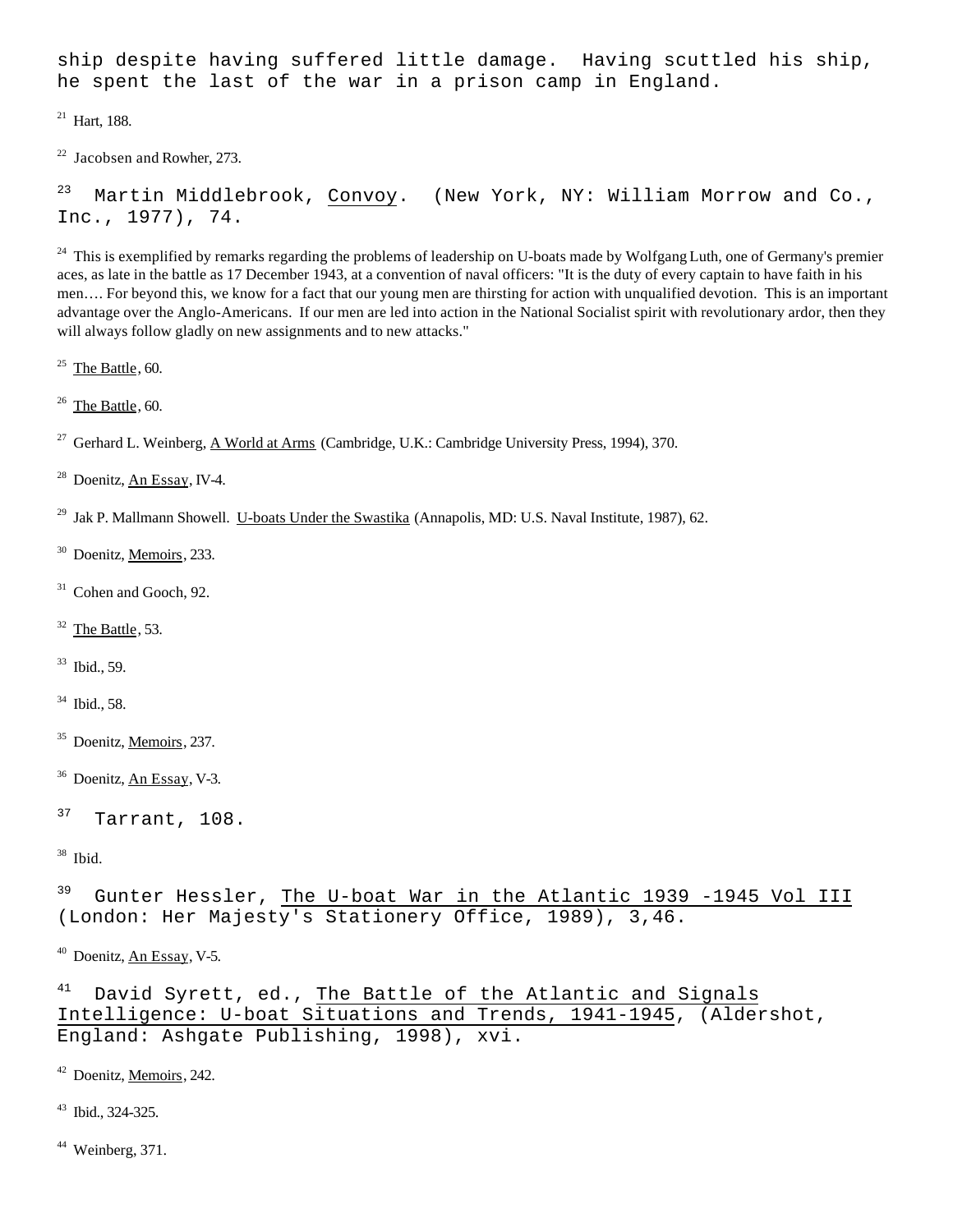<sup>45</sup> Jacobsen and Rowher, 287-288.

<sup>46</sup> Ibid., 294

<sup>47</sup> Doentiz, <u>Memoirs,</u> 335.

<sup>48</sup> Doenitz, An Essay, V-4. Pre-war recognition of the threat of the air arm and identification of potential counters: three possible courses of action - protection against the beams (absorption); development of a search receiver; and development of a detecting device. Little hope placed in the detection device given the low height at which the device from the surface of the water. Full absorption of radar beams was not possible (only reduced). The only other option considered was the abandonment of surfaced tactics and operate submerged. This option required the building of U-boats with much greater submerged speed.

 $49$  Tarrant, 110.

 $50$  Showell, 65.

<sup>51</sup> Jacobsen and Rowher, 279

<sup>52</sup> Doenitz, <u>Memoirs</u>, 277-279. Reflecting on the Naval Intelligence Service's failure to failure to forecast the location and timing of the *Operation Torch* landings, Doenitz provides a general assessment of the intelligence service's overall performance: "The German Intelligence Service under Admiral Canaris failed completely, just as it had failed throughout the war to give U-boat command one single piece of information about the enemy which was of the slightest use to us."

53 Hessler, 112 (Plan 60).

 $54$  The Battle, 64.

<sup>55</sup> Clay Blair, Hitler's U-Boat War: The Hunted, 1941-1945, (New York, NY; Random House, Inc., 1998),

710-711. Allied aircraft were credited with 204 unassisted sinkings and 30 more in cooperation with surface escorts. Aircraft from the Jeep [escort] Carriers were credited with 39 unassisted sinkings and 12 in cooperation with surface ships.

<sup>56</sup> Jacobsen and Rowher, 302.

<sup>57</sup> Doenitz, <u>Memoirs,</u> 341.

<sup>58</sup> In an attempt to directly counter the air threat, "aircraft trap" U-boats, specially configured so to protect the U-boats crossing the Bay of Biscay were ready for service in July 1943. The results of the first deployment of such a trap, *U-441*, was so dismal that U-boat Command was forced to conclude, "the U-boat was a poor weapon with which to fight aircraft."

<sup>59</sup> Richard Compton-Hall, The Underwater War, 1939-1945 (Poole, Dorset, U.K.: Blanford Press, 1982), 105.

<sup>60</sup> Albert Speer, Inside the Third Reich: Memoirs by Albert Speer (translated by Richard and Clara Winston) (New York, NY: Galahad Books, 1995), 273.

<sup>61</sup> Jacobsen and Rowher, 309.

62 Doenitz, Memoirs, 333.

 $63$  Showell, 17-18. These 30 officers, which represents only 2% of all of the U-boat commanders, were responsible for sinking a almost 800 of the 2,775 allied ships sunk, and all had joined the Navy before between 1929 and 1935 (Hitler instituted conscription in 1935).

<sup>64</sup> Showell, 60-62. Reflective of the short-sightedness of the German naval command regarding threats to U-boats, Doenitz made the following comment made after the war while reviewing a book manuscript: "…I have no clear recollection of the conversation aboard [the light cruiser] *Koenigsberg* [which served as headquarters for Doenitz's staff during exercises in the autumn of 1938] and cannot quite see its significance… One cannot demand that a commander throws reality overboard because of a futuristic comment about a technical invention which might be capable of detecting submarines on the surface."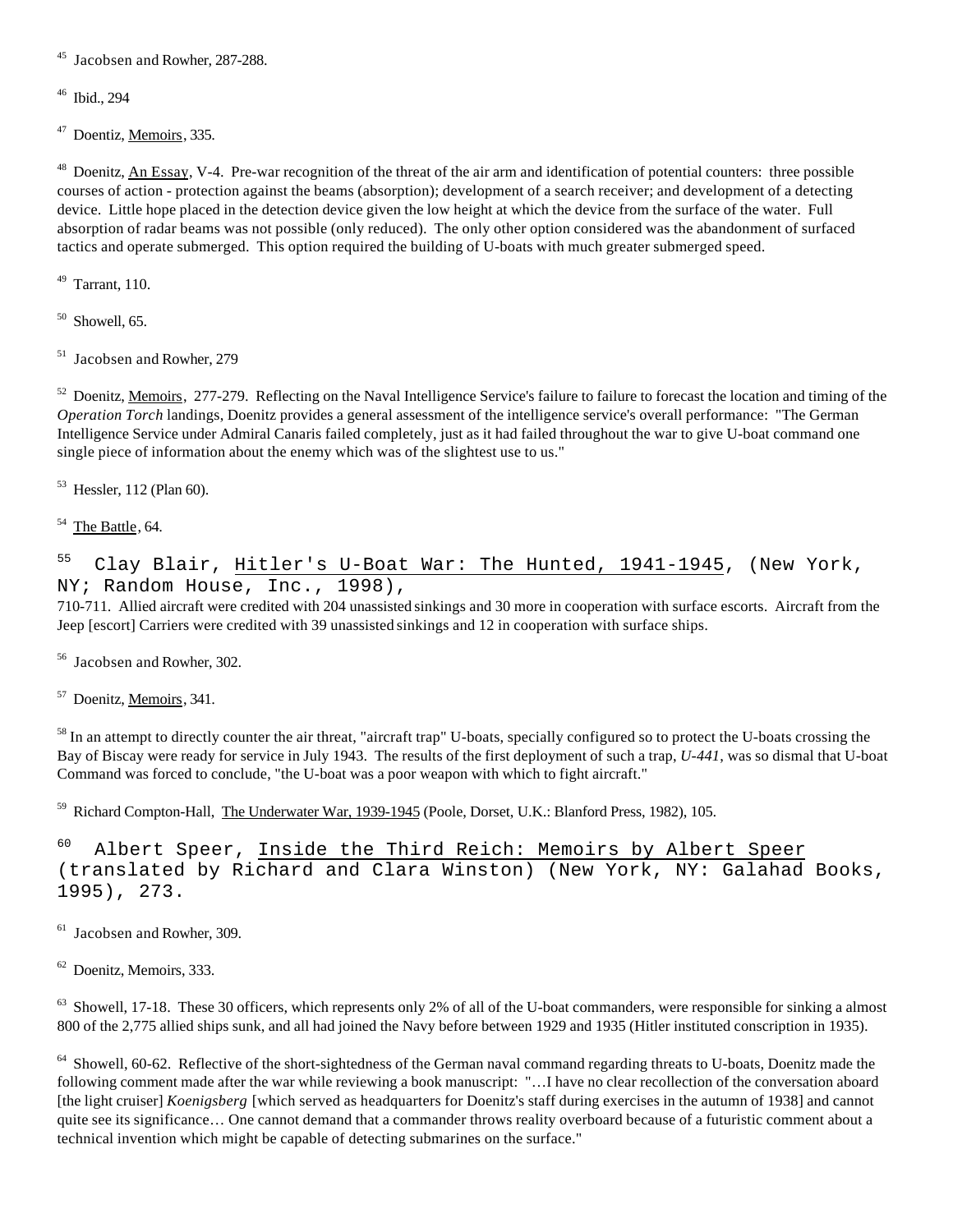#### BIBLIOGRAPHY

- Blair, Clay. Hitler's U-Boat War: The Hunted, 1941-1945. New York, NY; Random House, Inc., 1998.
- The Battle of the Atlantic: The Official Account of the Fight Against the U-boats 1939-1945. London: His Majesty's Stationery Office, 1946.
- Cohen, Eliot A. and John Gooch. Military Misfortunes: The Anatomy of Failure in War. New York: Vintage Books, 1991.
- Compton-Hall, Richard. The Underwater War, 1939-1945. Poole, Dorset, U.K.: Blanford Press, 1982.
- Doenitz, Karl. The Conduct of War at Sea: An Essay. Washington, DC: Division of Naval Intelligence, 1946.
	- $_{--}.$  Memoirs: Ten Years and Twenty Days (translated by R.H. Stevens). Cleveland, OH : World Publishing, 1990.
- Filipowski, Sean R, Lieutenant Commander. "Operation PAUKENSCHLAG: An Operational Analysis." Unpublished Research Paper, U.S. Naval War College, Newport, RI: 1994.
- Fuehrer Conferences on Naval Affairs 1939-1945. Annapolis, MD: U.S. Naval Institute Press, 1990.
- Hart, W.E. Hitler's Generals. Garden City, NY: Doubleday, Doran, 1976.
- Hessler, Gunter. The U-boat War in the Atlantic 1939 -1945 Vol III. London: Her Majesty's Stationery Office, 1989.
- Hoyt, Edwin Palmer. Death of the U-boats. New York, NY: McGraw Hill, 1988.
- Jacobsen, H.A. and Jurgen Rohwer, ed. Decisive Battles of World War II: The German View. New York, NY: G. P. Putnam's Sons, 1965.
- Kemp, Peter K, Lieutenant Commander. "Securing the Sealanes," History of the Second World War, Part 49 (1974): 1345-1353.
- Middlebrook, Martin. Convoy. New York, NY: William Morrow and Co., Inc., 1977.